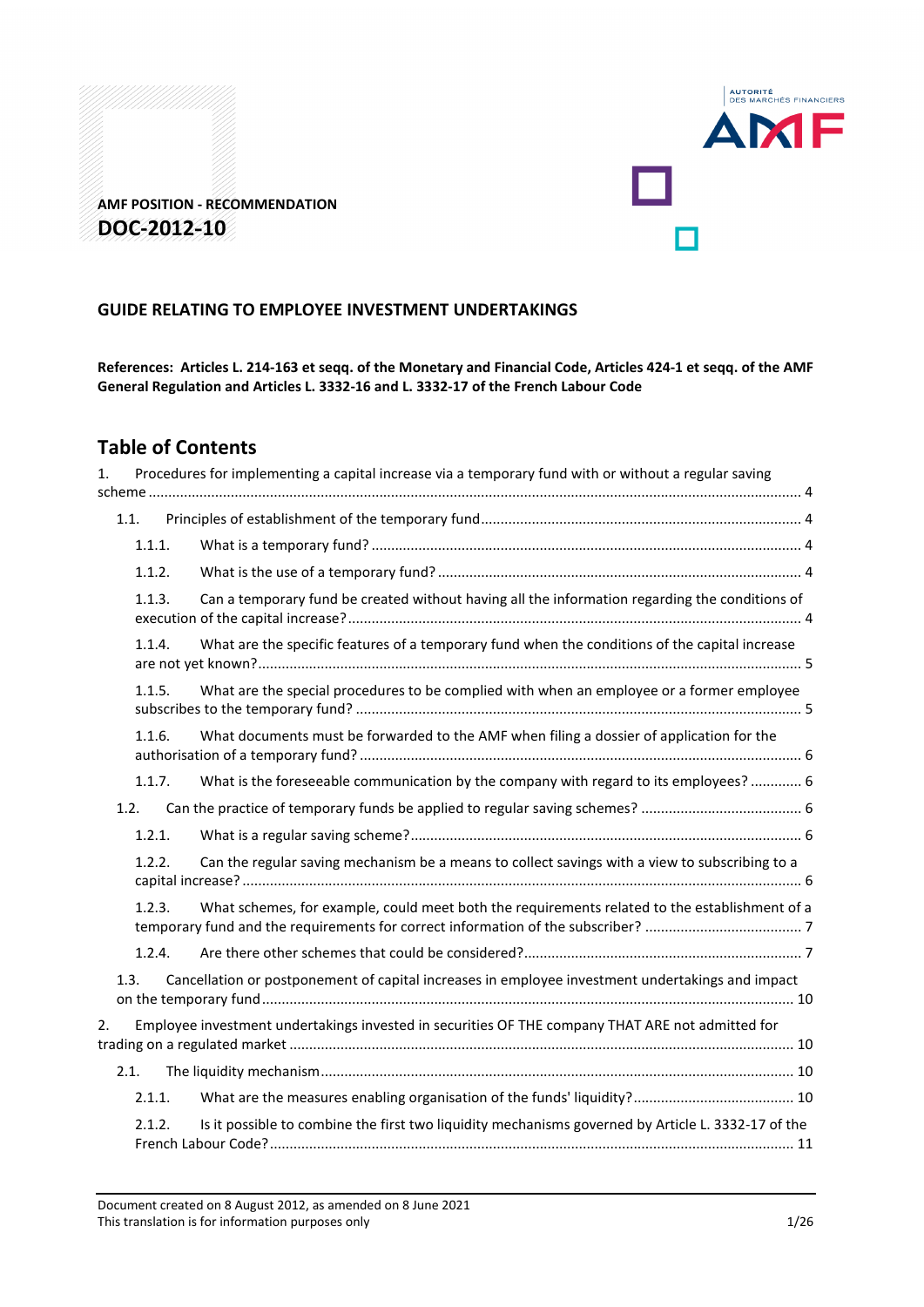

|                   | AMF Position - Recommendation - DOC-2012-10 - Guide relating to employee investment undertakings                                                                                                    |
|-------------------|-----------------------------------------------------------------------------------------------------------------------------------------------------------------------------------------------------|
| 2.1.3.            | Can the absence of one-third of liquid securities in the fund's assets be grounds for suspending                                                                                                    |
| 2.2.              |                                                                                                                                                                                                     |
| 2.2.1.<br>liquid? | Can the securities of companies traded outside of European regulated markets be considered                                                                                                          |
| 2.3.              |                                                                                                                                                                                                     |
| 2.3.1.            |                                                                                                                                                                                                     |
| 2.3.2.            |                                                                                                                                                                                                     |
| 2.3.3.            |                                                                                                                                                                                                     |
| 2.3.4.            |                                                                                                                                                                                                     |
| 2.3.5.            |                                                                                                                                                                                                     |
| 2.3.6.            |                                                                                                                                                                                                     |
| 2.4.              |                                                                                                                                                                                                     |
| 2.4.1.            | Can the commitment to buy back the company's securities held in the employee investment                                                                                                             |
| 2.4.2.            | Can the commitment to buy back the company's securities held in the employee investment                                                                                                             |
| 2.4.3.            | What are the conditions of application of the commitment to buy back the company's securities?                                                                                                      |
| 2.4.4.            | What regime can apply to an employee investment undertaking invested in the company's<br>unlisted securities benefiting from a commitment to buy back its own securities by the company or by a     |
| 2.4.5.            | What are the stages in establishing the simplified regime for employee investment undertakings                                                                                                      |
| 2.4.6.            | What happens at the end of the period of authorisation given by the general meeting of the                                                                                                          |
| 2.4.7.            | What are the consequences if the general meeting of the shareholders does not renew the                                                                                                             |
| 2.4.8.            | What are the procedures for transforming an existing employee investment undertaking into an                                                                                                        |
| 2.4.9.            | What are the procedures for transforming an employee investment undertaking benefitting from<br>a simplified regime into a "conventional" employee investment undertaking invested in the company's |
| 2.5.              |                                                                                                                                                                                                     |
| 2.5.1.            | What are the methods for valuation of securities and who determines the method? 16                                                                                                                  |
| 2.5.2.            |                                                                                                                                                                                                     |
| 2.5.3.            |                                                                                                                                                                                                     |
| 2.6.              |                                                                                                                                                                                                     |
| 2.6.1.            | Is it possible for an issuing company to have in its articles of association provisions enabling it to                                                                                              |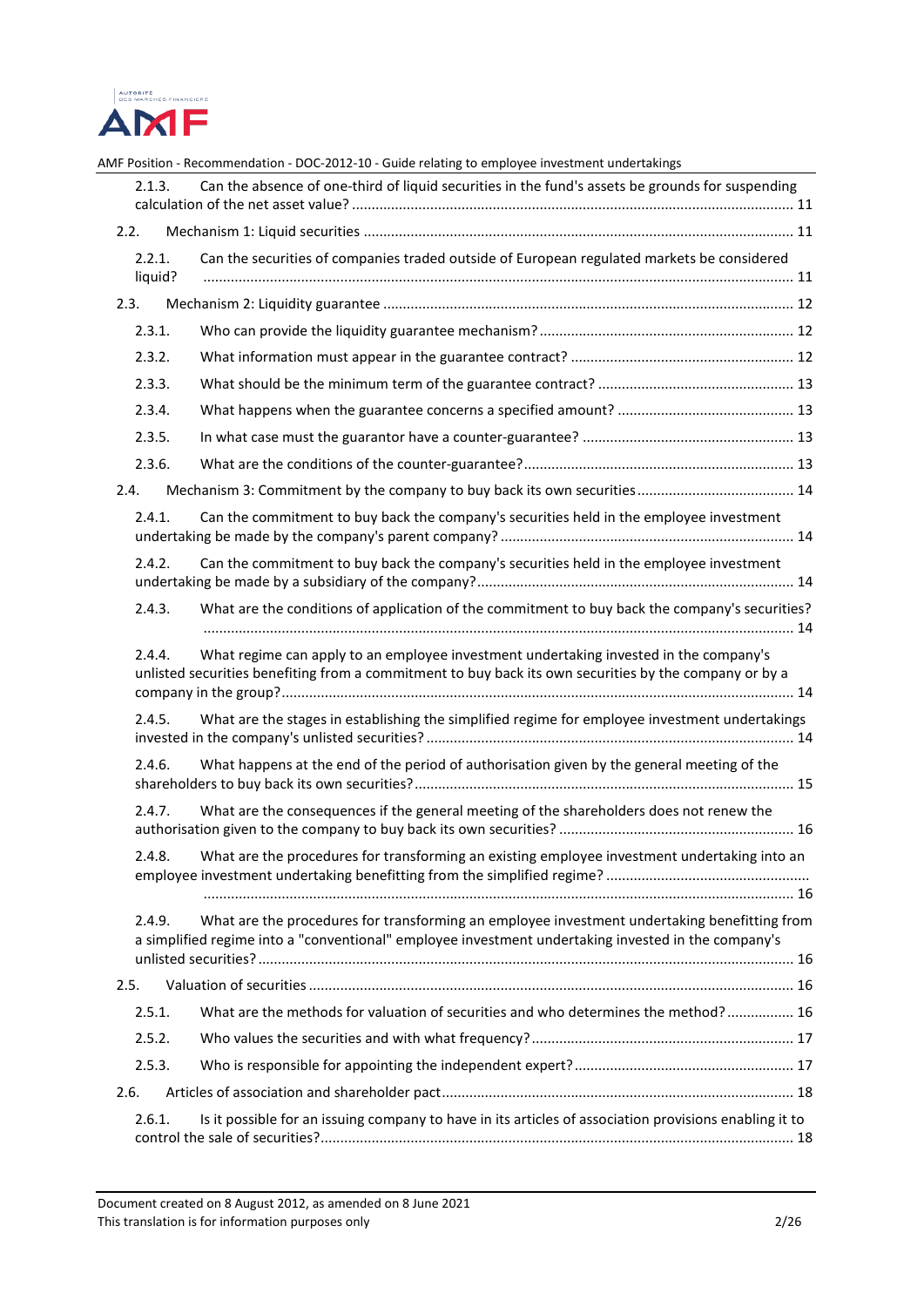

|      |         | AMF Position - Recommendation - DOC-2012-10 - Guide relating to employee investment undertakings                                                                                                         |  |
|------|---------|----------------------------------------------------------------------------------------------------------------------------------------------------------------------------------------------------------|--|
|      | 2.6.2.  | Can an employee investment undertaking invested in the company's unlisted securities be party                                                                                                            |  |
|      | 2.6.7.  | Must the provisions appearing in shareholder pacts comply with the liquidity requirements                                                                                                                |  |
|      | 2.6.8.  | What are the procedures for notification of the AMF in the event of the signature of a<br>shareholder pact during the life of the employee investment undertaking invested in the company's              |  |
|      | 2.6.9.  | How are the unitholders informed of the signature of the shareholder pact?  19                                                                                                                           |  |
|      | 2.6.10. | To what extent should the supervisory board take part in the signature of a shareholder pact?                                                                                                            |  |
|      | 2.6.11. | What are the points to watch that the management company is required to check?                                                                                                                           |  |
| 2.7. |         |                                                                                                                                                                                                          |  |
| 2.8. |         |                                                                                                                                                                                                          |  |
|      | 2.8.1.  | Can an employee investment undertaking invested in the company's unlisted securities host a                                                                                                              |  |
|      | 2.8.2.  | Must an employee buyout fund be backed up by a company savings plan?  21                                                                                                                                 |  |
|      | 2.8.3.  | What are the procedures for the creation of an employee buyout fund?  21                                                                                                                                 |  |
|      | 2.8.4.  |                                                                                                                                                                                                          |  |
|      | 2.8.6.  | What is the procedure for appointing the members of the supervisory board of an employee                                                                                                                 |  |
|      | 2.8.7.  |                                                                                                                                                                                                          |  |
|      | 2.8.8.  | For how long are the amounts paid by employees into an employee buyout fund locked in? 22                                                                                                                |  |
|      | 2.8.9.  | Are there cases of early unlocking applicable to employee buyout funds?  22                                                                                                                              |  |
| 3.   |         |                                                                                                                                                                                                          |  |
| 3.1. |         | Market movements and notification of the public upon the creation or closure of a leveraged                                                                                                              |  |
| 3.2. |         |                                                                                                                                                                                                          |  |
| 3.3. |         |                                                                                                                                                                                                          |  |
| 3.4. |         |                                                                                                                                                                                                          |  |
| 3.5. |         | Refusal of a leveraged employee investment undertaking arrangement involving the issuer as party to<br>the underlying hedge and the use of long-term derivatives as part of a share buyback programme 24 |  |
| 4.   |         | Due diligence to be conducted for drafting an official report of failure to attend for an employee                                                                                                       |  |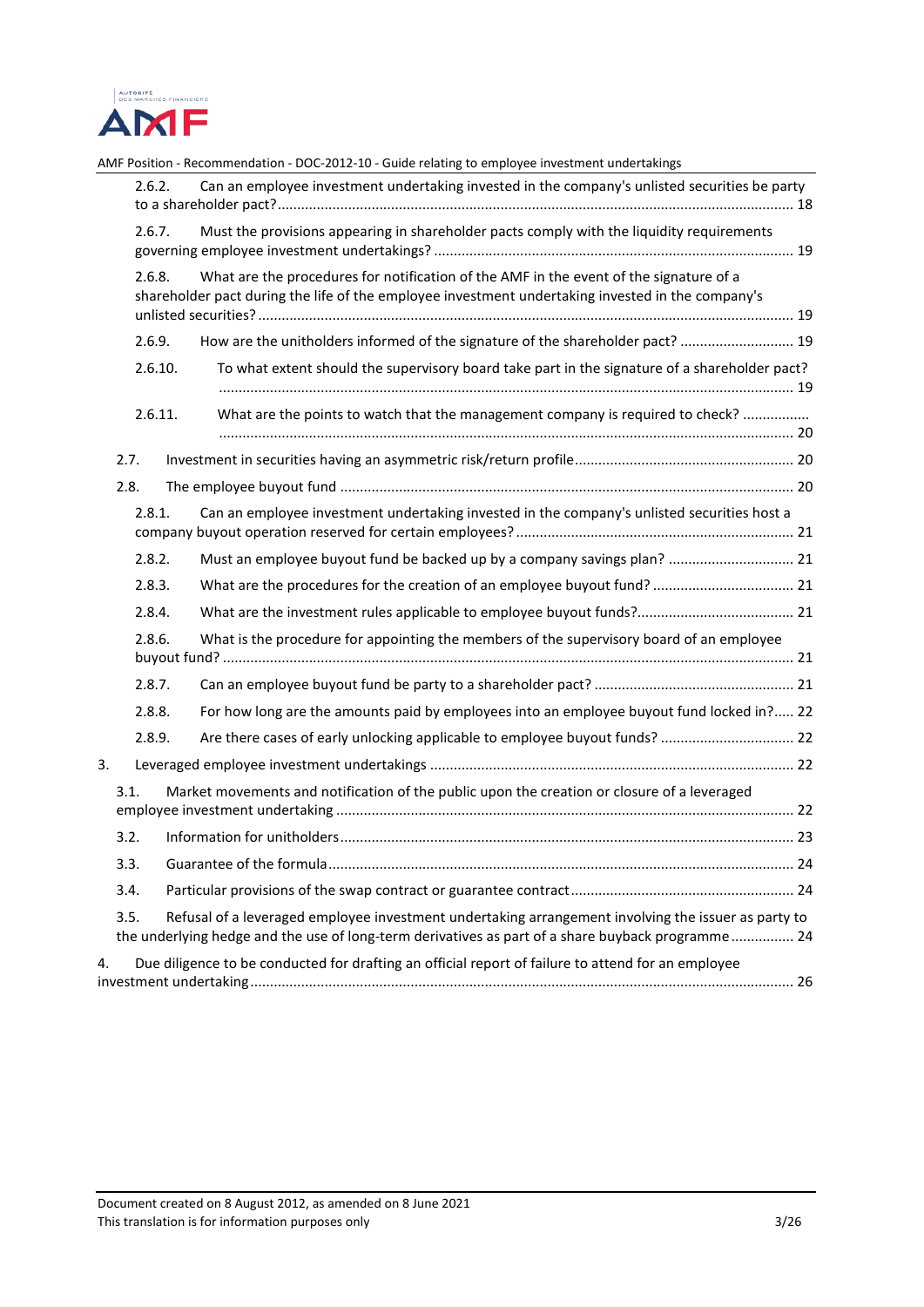

Except where recommendations are specifically identified, elements of policy included in this document are positions.

## <span id="page-3-0"></span>1. PROCEDURES FOR IMPLEMENTING A CAPITAL INCREASE VIA A TEMPORARY FUND WITH OR WITHOUT A REGULAR SAVING SCHEME

## <span id="page-3-1"></span>**1.1. Principles of establishment of the temporary fund**

### <span id="page-3-2"></span>1.1.1. What is a temporary fund?

A temporary fund is an employee investment undertaking for the purpose of subscribing to a capital increase reserved for employees.

Its operating procedure is described in Article 31-6 of AMF Instruction DOC-2011-21 relating to authorisation procedures, preparation of a KIID and a prospectus and periodic reporting for employee investment undertakings. Use of the temporary fund mechanism is necessary when, in the company savings plan, there already exists an employee investment undertaking for employee savings invested in the company's securities, to which the subscribed shares are to be contributed.

This fund, initially invested in money market products, subsequently subscribes to the capital increase reserved for employees and then, upon a decision of the supervisory board and after authorisation by the AMF, merges with the existing investment undertaking.

The composition and procedure for election or appointment of the supervisory board shall be indicated in the temporary fund's rules.

### <span id="page-3-3"></span>1.1.2. What is the use of a temporary fund?

The temporary fund mechanism is used for two reasons:

- It makes it possible to collect employees' savings with a view to subscribing to the capital increase and to manage those sums of money during the period preceding the fund's subscription to the capital increase.
- When the employees benefit from a discount on the share price, it makes it possible to maintain this advantage for them. If the subscription were made directly in the fund already invested in the company's securities, the discount would be diluted over the entire fund and would benefit all its unitholders without distinction, and not just those taking part in the capital increase.
- <span id="page-3-4"></span>1.1.3. Can a temporary fund be created without having all the information regarding the conditions of execution of the capital increase?

Yes, it is possible to establish a temporary fund as soon as the principle of a capital increase has been approved by a vote of the annual general meeting. In that case, if the conditions of the capital increase are not yet known, they must be determinable. The method for determining these conditions is described in the Key Investor Information Document and in the fund's rules.

Regarding the determinable nature of the conditions of the capital increase, the AMF would like to make the following clarifications:

As regards the price, if it has not been determined, the method of determination is described in accordance with the provisions of Articles L. 3332-19 to L.3332-24 of the French Labour Code. The price calculation procedures and the level of any discount granted to the employees must be indicated;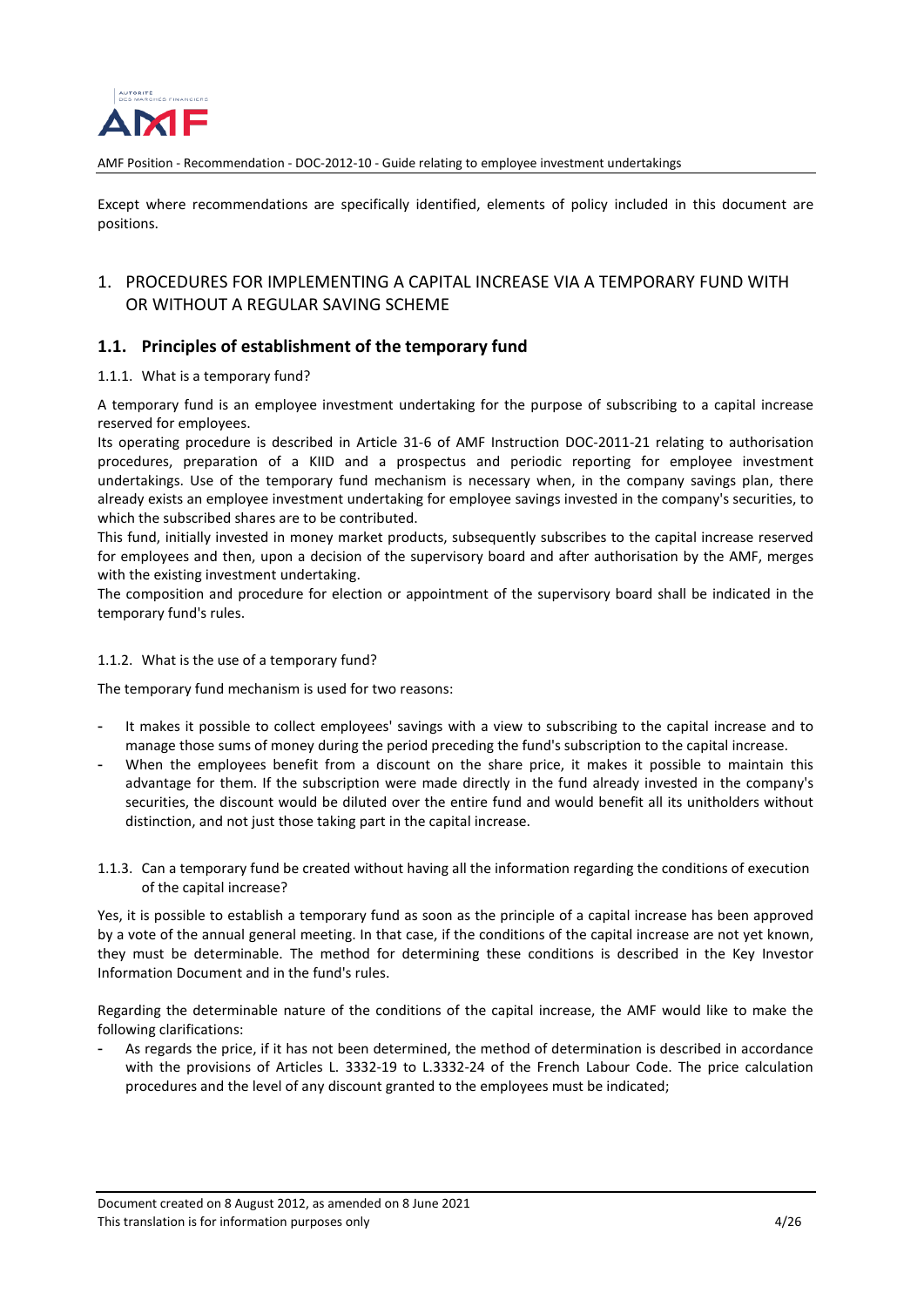

As regards the date of the capital increase, if it has not yet been determined, the extraordinary general meeting must nevertheless have authorised the increase and defined the procedures for its implementation. [1](#page-4-2)

<span id="page-4-0"></span>1.1.4. What are the specific features of a temporary fund when the conditions of the capital increase are not yet known?

In that case, in accordance with the procedures specified in the Key Investor Information Document, the subscribers shall be informed of the date and price as soon as they have been determined, and informed that they will benefit from a cooling-off period.

The cooling-off period is designed to enable members of the employee savings plan not to subscribe to the capital increase. It is only after being informed of the final conditions in which the capital increase will take place that they are truly capable of assessing their interest in subscribing to it.

The cooling-off period is limited in time. The Key Investor Information Document specifies its starting date<sup>[2](#page-4-3)</sup> and its duration, which must be reasonable. The start of this cooling-off period is materialised by sending a withdrawal form to the subscriber.

There are then two possible cases: either the member does not respond and it is thereby deduced that they wish to take part in the capital increase; or the member decides, by a personal decision, to reallocate their savings<sup>[3](#page-4-4)</sup> to another investment vehicle available in the plan, by means of their withdrawal form.

If the withdrawal takes place even before the amounts subscribed to by the member have been paid up, it then takes the form of a cancellation of the subscriptions. [4](#page-4-5)

<span id="page-4-1"></span>1.1.5. What are the special procedures to be complied with when an employee or a former employee subscribes to the temporary fund?

Like for any other employee investment undertaking, subscription to the temporary fund will be performed via a subscription form. It is worth remembering that the subscription is made to the temporary fund<sup>[5](#page-4-6)</sup> and not to the investment undertaking with which it is to be merged.

Due to the special nature of temporary funds, when subscribing to the fund, the member of the plan receives not only the fund's Key Investor Information Document, but also that of the ultimate investment undertaking if the latter has not been indicated to them previously.

The subscription to a temporary fund may take the form of an arbitrage operation. In that case the money comes from investments made in one or more other employee investment undertakings that are investment vehicles of the company savings plan.

<span id="page-4-2"></span>\_\_\_\_\_\_\_\_\_\_\_\_\_\_\_\_\_\_\_\_\_\_\_\_\_\_\_\_\_\_\_\_\_\_\_

 $1$ The general meeting shall have at least delegated to the management board or the board of directors the power to determine the procedures for the share issue (Article L. 225-129-1 of the French Commercial Code).

<span id="page-4-3"></span> $2$  The cooling-off period cannot start until the subscribers have received information on the date and price of execution of the capital increase.

<span id="page-4-4"></span><sup>&</sup>lt;sup>3</sup> The amounts invested in the temporary fund remain locked in the company savings plan.

<span id="page-4-5"></span><sup>&</sup>lt;sup>4</sup> This situation occurs notably in the specific case of capital increases reserved for employees located in various countries. The collection and centralisation of payments may therefore require fairly long processing times.

<span id="page-4-6"></span> $5$  The temporary fund is different from the investment undertaking to the extent that its name includes the word "temporary".

Document created on 8 August 2012, as amended on 8 June 2021 This translation is for information purposes only 5/26 Second purposes on  $5/26$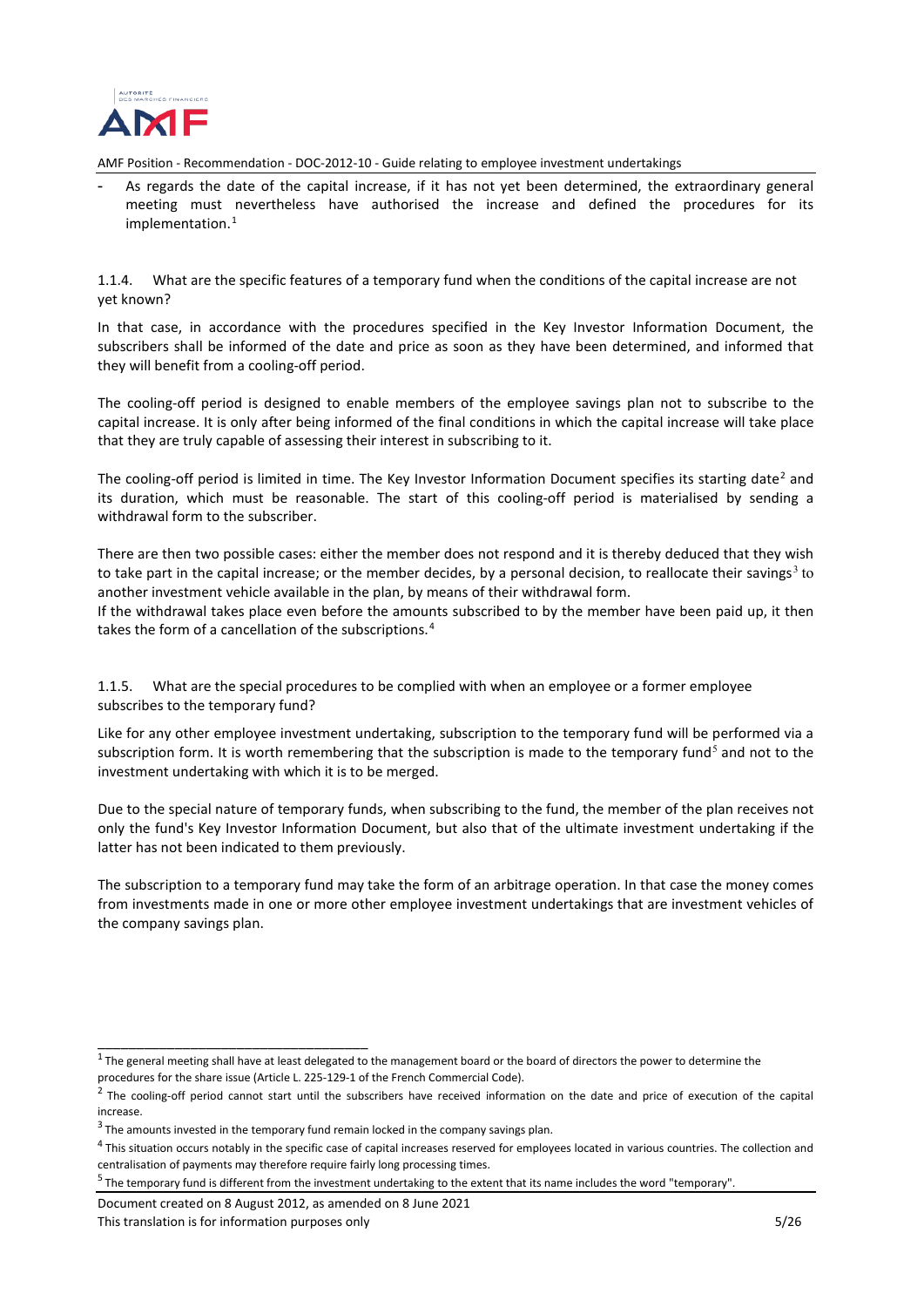

<span id="page-5-0"></span>1.1.6. What documents must be forwarded to the AMF when filing a dossier of application for the authorisation of a temporary fund?

In addition to the documents customarily required and listed in AMF Instruction DOC-2011-21, the following documents are requested during the study of the dossier of application for authorisation:

- If the temporary fund is formed when the conditions of the capital increase are known, all the reports relating to the capital increase, the commercial documents and the subscription form;
- If the temporary fund is formed when the conditions of the capital increase are determinable, in addition to the documents mentioned above, a provisional timeline drawn up by the company shall be provided giving the essential dates of the operation, as well as the withdrawal form.

The temporary fund's Key Investor Information Document specifies the rules for reduction and allocation of any "over-subscriptions".

### <span id="page-5-1"></span>1.1.7. What is the foreseeable communication by the company with regard to its employees?

### **Recommendation**

**Given the complexity of the temporary fund scheme, it is recommended that communication regarding this type of dossier should be instructive and be performed during all the decisive stages of the unitholder's commitment to the fund. It may be performed ahead of the various operations if it proves to be sufficiently general.**

However, it should be noted that, like for any AIF subject to an authorisation procedure, any specific communication regarding a temporary employee investment undertaking, any collection, subscription or commitment to subscribe savings can be performed only after the management company has been notified by the AMF of the authorisation of the temporary employee investment undertaking.

## <span id="page-5-2"></span>**1.2. Can the practice of temporary funds be applied to regular saving schemes?**

### <span id="page-5-3"></span>1.2.1. What is a regular saving scheme?

Some companies allow their employees to allocate part of their salary every month to the formation of savings invested via a company savings plan. The regular saving investor can terminate or modify the scheme at any time. The practical procedures for modification or termination are described in the subscription form.

<span id="page-5-4"></span>1.2.2. Can the regular saving mechanism be a means to collect savings with a view to subscribing to a capital increase?

Yes, authorisation dossiers have illustrated the use of regular saving schemes for capital increases reserved for employees, where the regular saving scheme offers the holder the possibility of constant savings, often each month, far in advance of the capital increase.

However, the temporary fund mechanism was not originally created for this purpose. It was established as part of very conventional schemes in which the temporary fund is established shortly before the capital increase, with subscription taking place in a single operation. In this way, the employee is fully aware they are subscribing to a capital increase.

Conversely, the complexity of the regular saving scheme tends to reduce the holder's awareness of taking part in the capital increase. When it is used, therefore, the management company must pay special attention to the information to be provided for the subscriber. Before subscribing, the subscriber is informed of the sequence of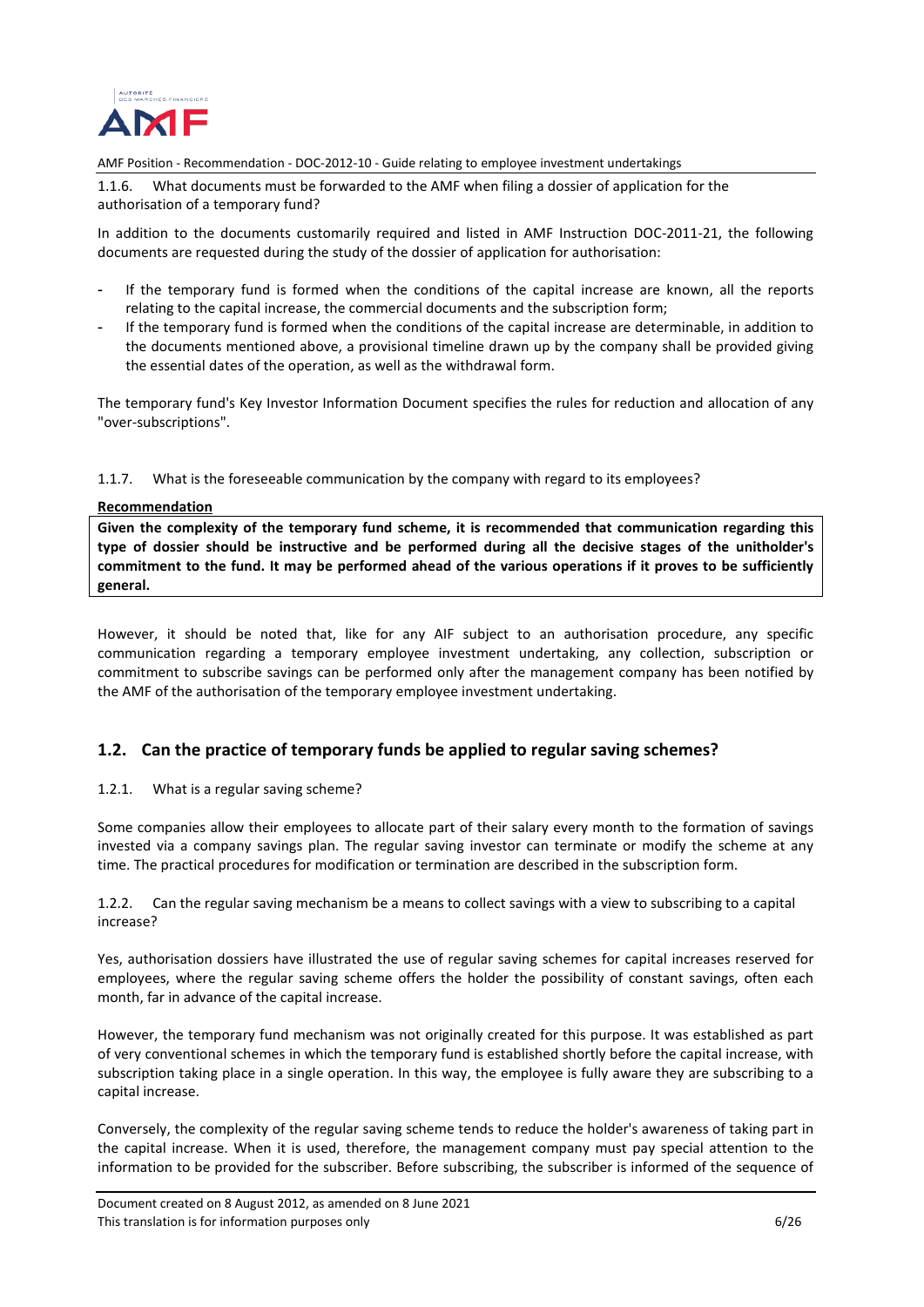

operations relating to the capital increase.<sup>[6](#page-6-2)</sup> In particular, they are informed of all the investment vehicles to which their savings will be allocated, and the procedures for dissemination of information which will be necessary to correctly understand the information.

<span id="page-6-0"></span>1.2.3. What schemes, for example, could meet both the requirements related to the establishment of a temporary fund and the requirements for correct information of the subscriber?

The two schemes presented below, while meeting these two requirements, allow the collection of savings far in advance of execution of the capital increase, i.e. as soon as the extraordinary general meeting has passed a resolution authorising the implementation of the capital increase reserved for employees:<sup>[7](#page-6-3)</sup>

- Scheme 1: Subscriptions are allocated directly to the temporary fund.
- Scheme 2: Subscriptions are initially allocated to a transition fund, then a temporary fund.

Scheme 1 has the advantage of simplicity of execution, since a single fund is established. It is easy for the employees to use, because they subscribe a single time to the fund designed to contribute to the capital increase.

They enjoy a right of withdrawal and allocation to another investment vehicle if the conditions of the capital increase are not known at the time of their subscription.

Scheme 2 allows the collection of the employees' savings further in advance of execution of the capital increase; however, it implies two separate subscription acts for members of the plan, requiring that the management company produce two publications on the fund. However, for the holders, this scheme has the advantage that they can allocate their savings to different investment vehicles at any time.

### <span id="page-6-1"></span>1.2.4. Are there other schemes that could be considered?

The two schemes presented are alternatives, and do not represent the only possible arrangements for regular saving schemes.

The regular saving scheme can be applied not only to a vehicle to be used for subscribing directly or indirectly to a capital increase, but also to any other diversified vehicle of the plan. The amounts saved, or part of them, can subsequently be used to subscribe to the temporary fund via arbitrage operations.

Legend:

**Events related to the use of an FCPE employee investment fund**

Events related to a capital increase

<span id="page-6-2"></span>\_\_\_\_\_\_\_\_\_\_\_\_\_\_\_\_\_\_\_\_\_\_\_\_\_\_\_\_\_\_\_\_\_\_\_\_\_\_\_

*Comments*

Document created on 8 August 2012, as amended on 8 June 2021 This translation is for information purposes only The Community Community Community Community Community Community Community Community Community Community Community Community Community Community Community Community Communit

 $\overline{6}$  Cf. Schemes 1 and 2 below.

<span id="page-6-3"></span><sup>7</sup> In accordance with Articles L. 225-129-1 and L. 225-129-2 of the French Commercial Code.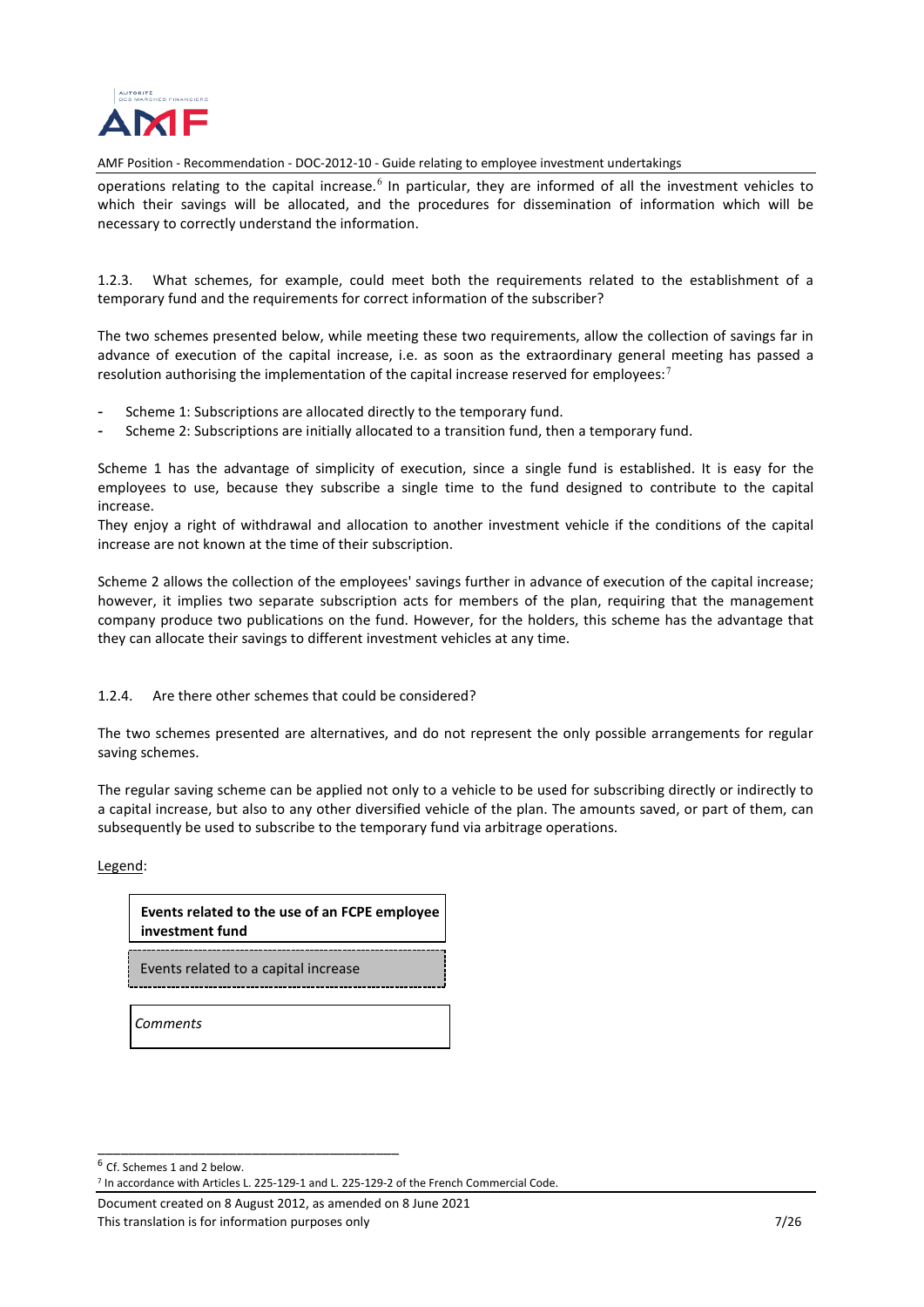



#### Plan 1: The subscriptions are allocated directly to the temporary fund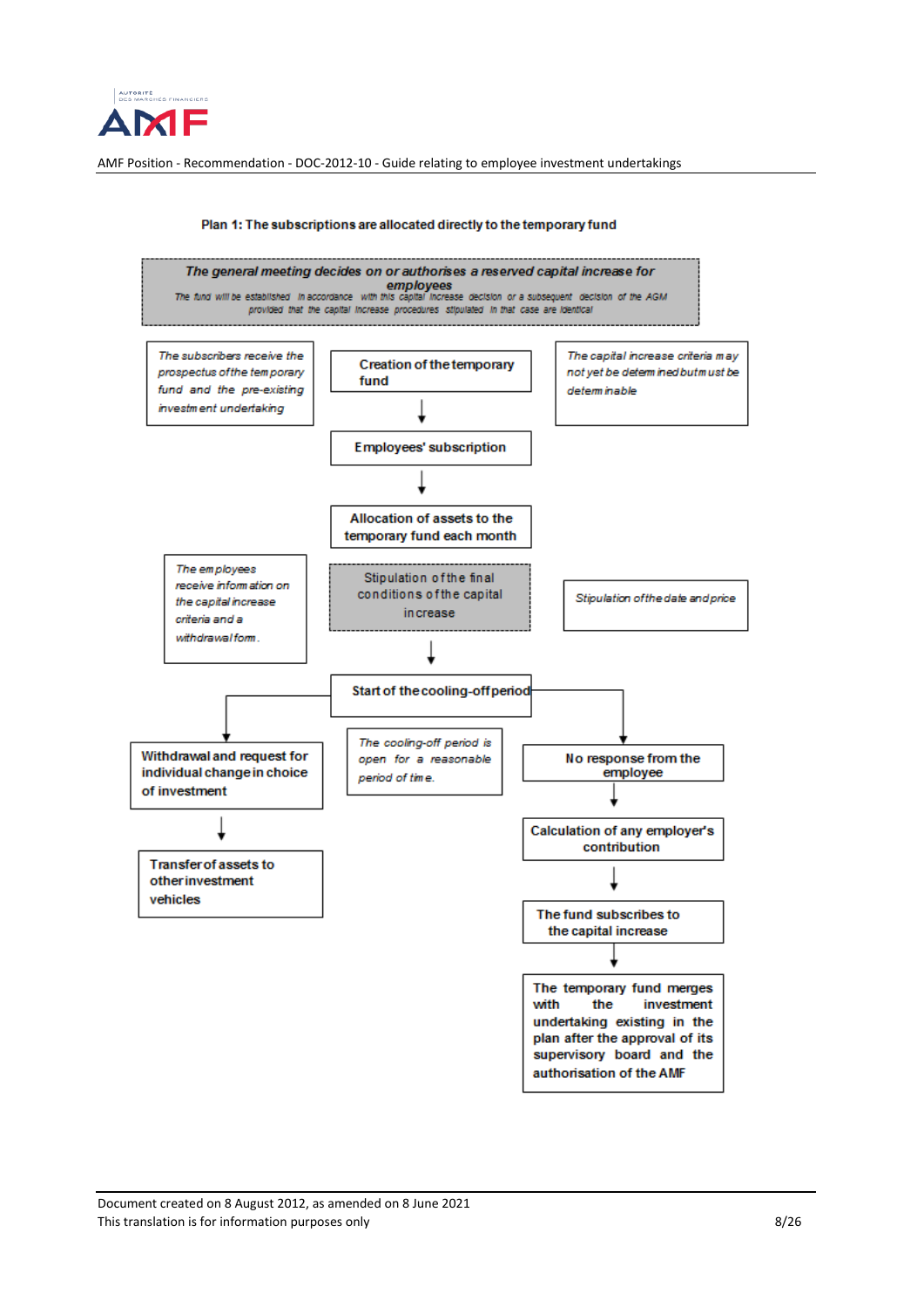

#### The general meeting decides on or authorises a reserved capital increase for employees .<br>The fund will be established in accordance with this capital increase decision or a subsequent decision of the AGM provided that the ca<br>Increase procedures, stipulated in that case are identical **Creation of a transition fund** The subscribers receive the transition Subscription of employees to the fund prospectus capital increase A section in the fund's prospectus specifies the purpose of the fund.  $\perp$ Its rules describe, in a foreword, the procedure for future operations Allocation of assets to the transition fund each month Stipulation of the conditions of the capital increase reserved for employees <u> 1999 - Johann Barbara, m</u> Creation of the temporary fund The subscribers to the transition fund are informed of the creation of the temporary tund. They receive an arbitrage torm together with the prospectus of the temporary fund and the investment undertaking and that of the other investment vehicles of the 'PEE" (company savings plan) if this has not already been done. Choice of the transition fund subscribers to switch to the temporary fund or to one or more other investment vehicles provided for in the PEE **Allocation of assets** Allocation of assets to the No response from the to one or more other temporary fund unitholder investment vehicles Stipulation of any employer's contribution The assets stay in the transition fund J, The temporary fund subscribes to the capital increase The transition fund can be merged with a similar fund in the The temporary fund company savings merges with the plan after approval of investment undertaking its supervisory board existing in the plan after and authorisation of approval of its supervisory the AMF board and authorisation of the AMF

#### Plan 2: The subscriptions are allocated initially to a transition fund, then to a temporary fund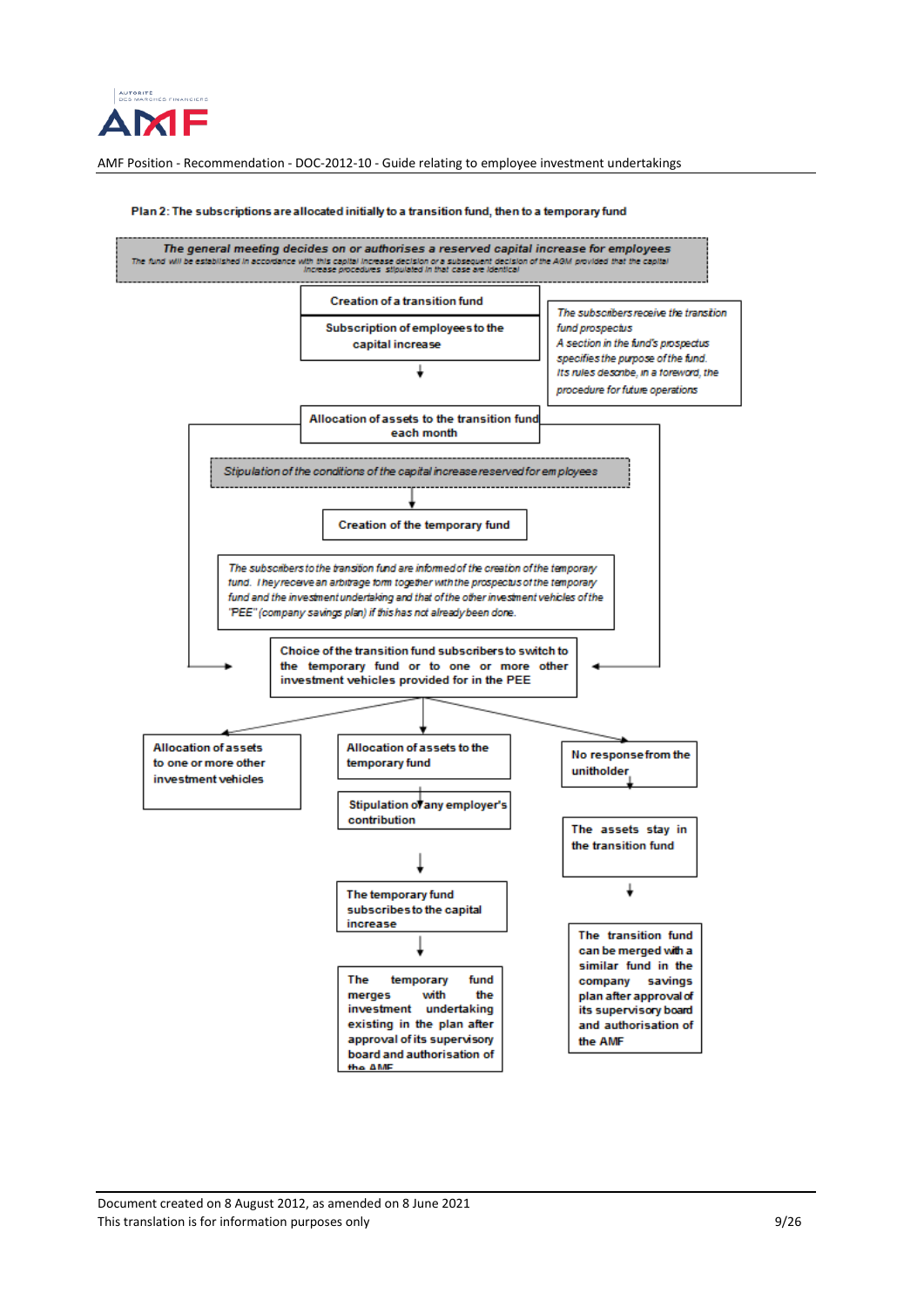

## <span id="page-9-0"></span>**1.3. Cancellation or postponement of capital increases in employee investment undertakings and impact on the temporary fund**

In the event of the postponement or cancellation of a capital increase, in light of the uncertainty regarding its execution, it does not seem possible to extend the life of the temporary fund indefinitely. Accordingly, the management company must indicate to the unitholders a new date of execution of the capital increase or a date on which, barring said execution, it would be advisable to go back to the employees and propose to them the transfer of their assets to other funds, unless such a transfer is already provided for in the fund rules, without prejudice to any specific treatment reserved for voluntary payments in said rules. This information shall be presented to the AMF prior to its circulation. This information may also be supplemented by a proposal for a takeover of the temporary fund by an appropriate vehicle.

## <span id="page-9-1"></span>2. EMPLOYEE INVESTMENT UNDERTAKINGS INVESTED IN SECURITIES OF THE COMPANY THAT ARE NOT ADMITTED FOR TRADING ON A REGULATED MARKET

Since their creation in 1967, employee investment undertakings represent the preferred investment vehicle of employee savings schemes. These specialist AIFs, reserved for the employees of companies having established a profit sharing agreement or an employee savings plan,<sup>[8](#page-9-4)</sup> may be reserved for the employees of a single company or a group of companies; in that case they are called individualised investment undertakings or groupindividualised investment undertakings. If they are proposed simultaneously to several companies, they are called multi-company investment undertakings. Some individualised or group-individualised employee investment undertakings are invested in the securities of the company that established the employee savings plan. In that case they may have the special feature of not being subject to all the capital adequacy ratios legally applying to AIFs. The funds governed by Article L. 214-165 of the Monetary and Financial Code, called investment undertakings, can have more than one-third of their assets invested in the company's securities; some funds governed by Article L. 214-164 of said code may hold between 10% and one-third of their assets in the company's securities. The company's securities eligible as assets of these funds may be securities giving access to the capital or debt instruments, listed or unlisted.

The concentration of the investment and the nature of the securities held by these funds expose the unitholders to specific risks. The protection of the employee saver must therefore correspond to a threefold approach: clear information, strict liquidity management and a guarantee of fair valuation.

Complementing the AMF Instruction DOC-2011-21, the following questions and answers aim to answer the main questions that could be asked when a management company creates an employee investment undertaking invested in securities of the company that are not admitted for trading on a regulated market.

## <span id="page-9-2"></span>**2.1. The liquidity mechanism**

\_\_\_\_\_\_\_\_\_\_\_\_\_\_\_\_\_\_\_\_\_\_\_\_\_\_\_\_\_\_\_\_\_\_\_\_\_\_\_\_\_\_\_\_

<span id="page-9-3"></span>2.1.1. What are the measures enabling organisation of the funds' liquidity?

Act 2001-152 of 19 February 2001 and Law 2006-1770 of 30 December 2006 organised the liquidity of employee investment undertakings invested in securities of the company that are not admitted for trading on a regulated market. For the sake of protection, the assets of employee investment undertakings invested in securities of the

<span id="page-9-4"></span><sup>8</sup> Company savings plan (PEE), inter-company savings plan (PEI) and collective retirement savings plan (PERCO).

Document created on 8 August 2012, as amended on 8 June 2021 This translation is for information purposes only 10/26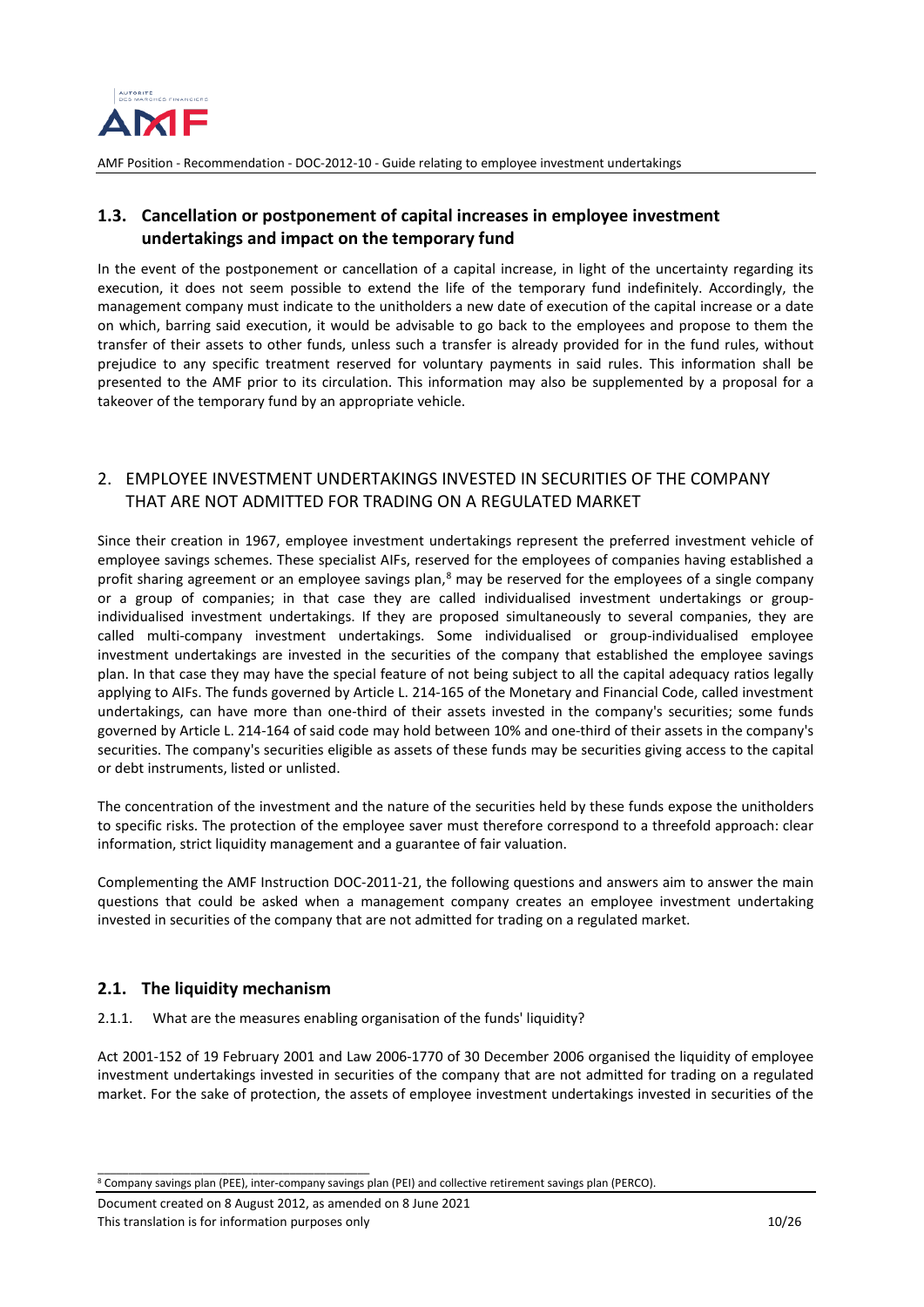

company that are not admitted for trading on a regulated market shall mandatorily include at least one-third of constantly liquid securities except if:

- a mechanism is established to ensure the liquidity of those securities;
- the firm, the company which controls it or any company controlled by it in accordance with Article L. 233-16 of the French Commercial Code has agreed to buy back, within the limit of 10% of its registered capital, the securities not admitted for trading on a regulated market held by the employee investment undertaking.<sup>[9](#page-10-4)</sup>

<span id="page-10-0"></span>2.1.2. Is it possible to combine the first two liquidity mechanisms governed by Article L. 3332-17 of the French Labour Code?

It is possible to combine the first two methods, liquid securities in the fund's assets and a liquidity guarantee mechanism. Thus, for example, if the rules or articles of association of the employee investment undertaking provide that its assets must include 10% of liquid securities at all times, the AMF accepts the guarantee mechanism covering merely the difference between the required one-third and the 10% already established.

<span id="page-10-1"></span>2.1.3. Can the absence of one-third of liquid securities in the fund's assets be grounds for suspending calculation of the net asset value?

The absence of one-third of liquid securities in the fund's assets cannot be grounds for suspending calculation of the net asset value. Such a suspension cannot be a means to organise management of the fund's liquidity and to exempt the management company from its obligation of maintaining the statutory level of liquidity at all times. Suspension can only take place in the event of exceptional circumstances and must be for the purpose of safeguarding the rights of the fund's unitholders in accordance with Article L. 214-24-41<sup>[10](#page-10-5)</sup> of the Monetary and Financial Code.

It is therefore the management company's responsibility to establish a system for monitoring the level of liquid securities.

For example, the management company could alert a company which has agreed to buy back its own shares of the risk of passing below one-third of liquid securities. If the company cannot meet its commitments, the management company shall organise a plan for disposal of the securities to third parties where possible.

## <span id="page-10-2"></span>**2.2. Mechanism 1: Liquid securities**

<span id="page-10-3"></span>2.2.1. Can the securities of companies traded outside of European regulated markets be considered liquid?

Article R. 214-214 of the Monetary and Financial Code defines liquid securities within the meaning of paragraph three of Article L. 3332-17 of the French Labour Code as:

- "Transferable securities which are admitted for trading on a French or foreign regulated market;
- Shares and units of UCITS and retail investment funds".

French regulated markets are defined in Article L. 421-1 of the Monetary and Financial Code. Foreign regulated markets are defined in Article L. 422-1 of said code: these are exclusively markets of a European Union Member

<span id="page-10-4"></span>\_\_\_\_\_\_\_\_\_\_\_\_\_\_\_\_\_\_\_\_\_\_\_\_\_\_\_\_\_\_\_\_\_\_\_\_\_\_\_ <sup>9</sup> Paragraph 3 of Article L. 3332-17 of the French Labour Code.

<span id="page-10-5"></span> $10$  Article L. 214-24-41 of the Monetary and Financial Code is applicable to retail investment funds and is applicable to employee investment undertakings referred to by Article L. 214-163 of the Monetary and Financial Code.

Document created on 8 August 2012, as amended on 8 June 2021 This translation is for information purposes only 11/26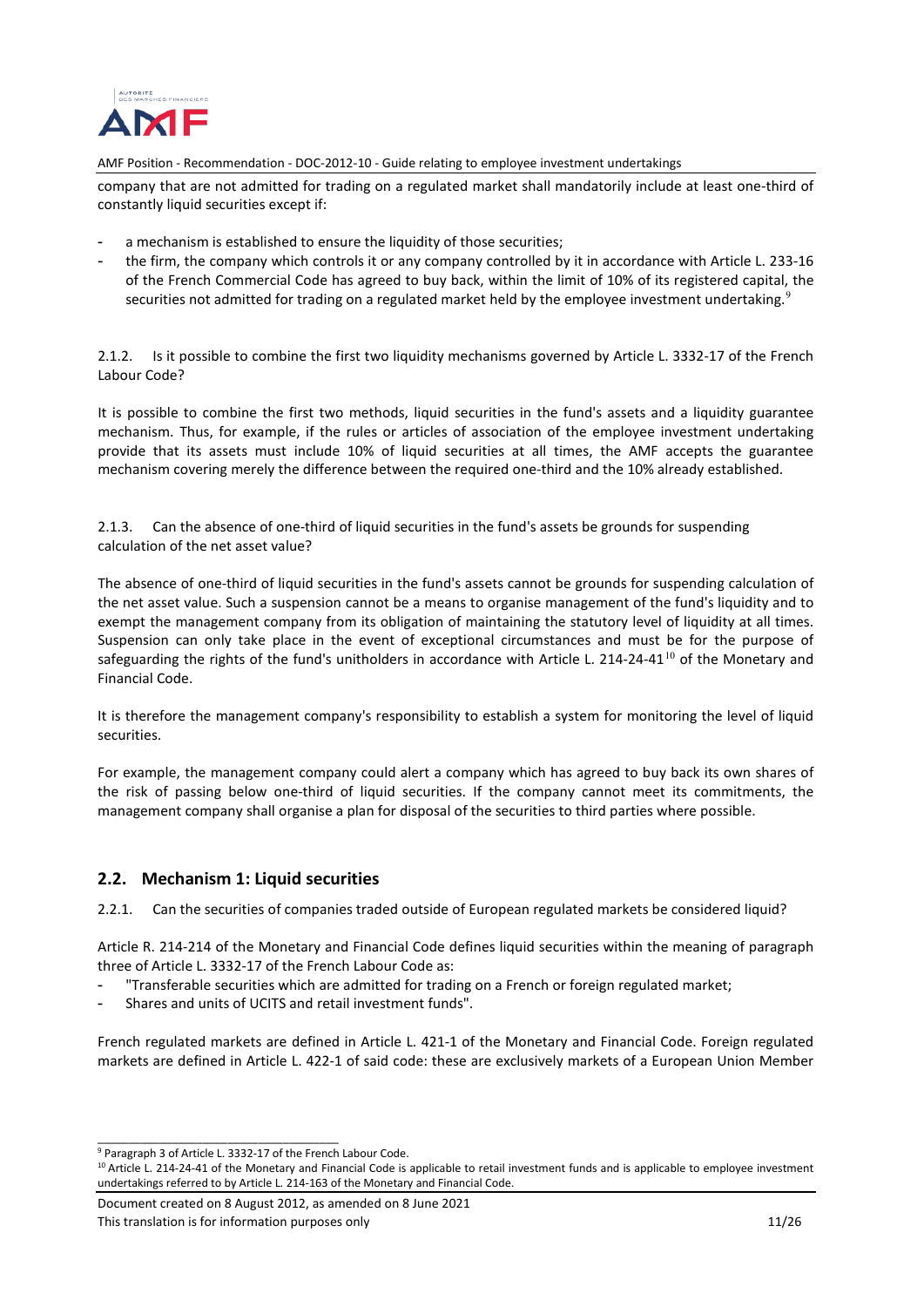

State or of another State that is a party to the Agreement on the European Economic Area (EEA). Accordingly, the securities of companies traded exclusively on markets of countries which are not members of the European Union or are not parties to the EEA Agreement cannot benefit from the measures planned for liquid securities within the meaning of the Monetary and Financial Code. In practice, therefore, three situations may be encountered:

- The stock is listed on a foreign market outside the EEA and admitted for trading on a regulated market of a European Union Member State or of another State that is a party to the Agreement on the European Economic Area, and is considered liquid within the meaning of Article L. 3332-17 of the French Labour Code;
- The stock is listed on a foreign market outside the EEA, and the independent appraiser considers that the market depth is sufficient and therefore defines the valuation method as equal to the market price (e.g. a stock listed on the NYSE);
- The stock is admitted for trading on a foreign market outside the EEA, and the appraiser considers the market depth as insufficient and therefore does not adopt the market price, but defines a different valuation method.

## <span id="page-11-0"></span>**2.3. Mechanism 2: Liquidity guarantee**

## <span id="page-11-1"></span>2.3.1. Who can provide the liquidity guarantee mechanism?

The persons capable of providing the liquidity mechanism mentioned in Article L. 3332-17 of the French Labour Code are defined in articles R. 214-214 of the Monetary and Financial Code and 424-8 of the AMF General Regulation. They are as follows:

- Credit institutions whose head office is located in a European Union Member State or another State that is a party to the Agreement on the European Economic Area;
- Insurance companies whose head office is located in a European Union Member State or another State that is a party to the Agreement on the European Economic Area;
- Natural or legal persons, other than the asset management company, the SICAVAS and the company whose securities are held by the employee investment undertaking, when the capital of said company is variable or when the company produces consolidated financial statements. In this case, the person's commitment to buy back the number of securities needed to provide liquidity at least equivalent to that which the employee investment undertaking would enjoy if it held at least one-third of liquid securities must be counterguaranteed under the conditions of Article 424-8 of the AMF General Regulation (cf. below, question 2.3.5).
- The issuing company itself, when it has variable capital. In this case, as before, the company's commitment to buy back the number of securities needed to provide liquidity at least equivalent to that which the employee investment undertaking would enjoy if it held at least one-third of liquid securities must be counter-guaranteed under the conditions of Article 424-8 of the AMF General Regulation .

### <span id="page-11-2"></span>2.3.2. What information must appear in the guarantee contract?

In accordance with Article 424-9 of the AMF General Regulation, the information which must appear in the guarantee contract is specified in Article 30-10 of AMF Instruction DOC-2011-21 of 21 December 2011. This information is as follows:

- Names and contact details of the parties to the agreement;
- The percentage (or amount) of assets of the fund covered by the agreement;
- The date on which the agreement takes effect;
- The term of the agreement;
- The conditions of remuneration of the agreement;
- The procedure for terminating the agreement;
- The procedure for implementing the guarantee;
- Where applicable, the counter-guarantee procedure.

### Document created on 8 August 2012, as amended on 8 June 2021 This translation is for information purposes only 12/26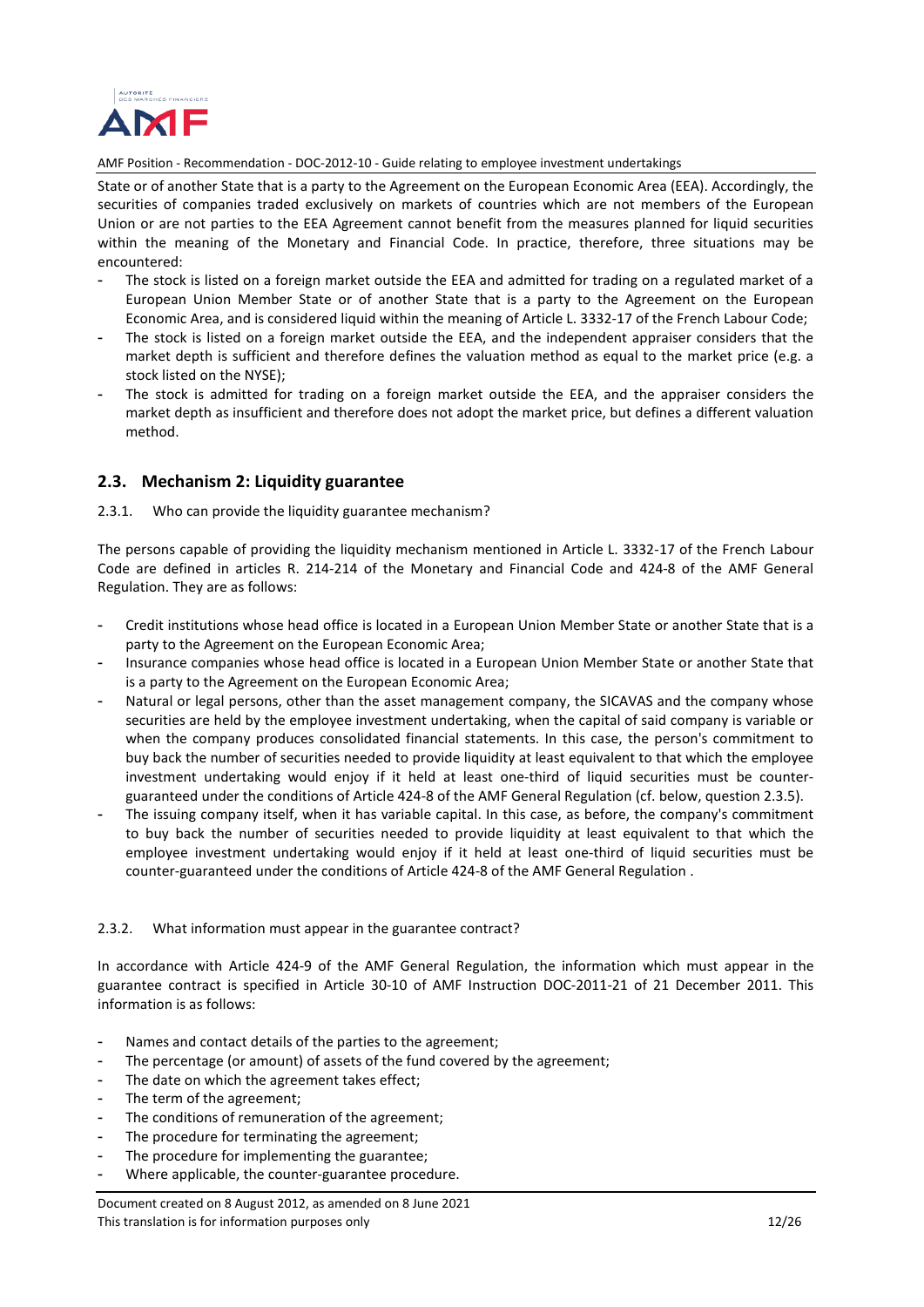

## <span id="page-12-0"></span>2.3.3. What should be the minimum term of the guarantee contract?

In order to ensure the permanence of the mechanism, the term of the liquidity guarantee contract shall be at least one year. The contract shall include a provision requiring that it be renegotiated at least one year before its date of termination.

## <span id="page-12-1"></span>2.3.4. What happens when the guarantee concerns a specified amount?

The mechanism shall propose liquidity equivalent to that which the fund would enjoy if it held at least one-third of liquid securities.

To ensure that the guarantee covers one-third of the fund's assets at all times, the AMF has defined rules which are described in Article 30-10 of Instruction DOC- 2011-21. Accordingly, if the liquidity agreement concerns a predefined amount, that amount must initially represent at least 50% of the fund's assets and the contract must include a provision requiring that it be renegotiated whenever that amount represents only 35% of the fund's assets.

In the event of the combination of the first two methods mentioned in Article L. 3332-17 of the French Labour Code, namely liquid securities in the fund's assets and a liquidity guarantee mechanism covering the difference between the required third and the percentage of liquid securities held by the fund, the guarantee agreement may also cover a defined amount. The due diligence described above shall in that case be applicable in proportion to the fraction covered. In that case the agreement shall also include a provision for renegotiation when the percentage of liquid securities and the percentage guaranteed by the fund might no longer be able to cover one-third of the fund's assets.

It is also possible that the guarantee agreement may contain a monitoring provision to ensure the readjustment of the guaranteed amount at all times ("top-up clause"), so as to ensure that the latter corresponds to at least one-third of the fund's assets.

### <span id="page-12-2"></span>2.3.5. In what case must the guarantor have a counter-guarantee?

The guarantor must have a counter-guarantee when the guarantee is not insured by a credit institution or an insurance company, in accordance with articles R. 214-214 of the Monetary and Financial Code and 424-8 of the AMF General Regulation.

### <span id="page-12-3"></span>2.3.6. What are the conditions of the counter-guarantee?

They are defined in Article 424-8 of the AMF General Regulation.

The counter-guarantee may take the following forms:

- A performance guarantee from a credit institution whose head office is located in an OECD Member State, or from an insurance company or an investment firm $11$  whose head office is located in a European Union Member State or another State that is a party to the Agreement on the European Economic Area;

\_\_\_\_\_\_\_\_\_\_\_\_\_\_\_\_\_\_\_\_\_\_\_\_\_\_\_\_\_\_\_\_\_\_\_\_\_\_\_\_\_\_\_

<span id="page-12-4"></span> $11$  It must be authorised to provide the service mentioned in point 1 of Article L. 321-2 of the Monetary and Financial Code and must have an amount of capital at least equal to EUR 3.8 million within the meaning of Directive 2000/12/EC of 20 March 2000.

Document created on 8 August 2012, as amended on 8 June 2021 This translation is for information purposes only 13/26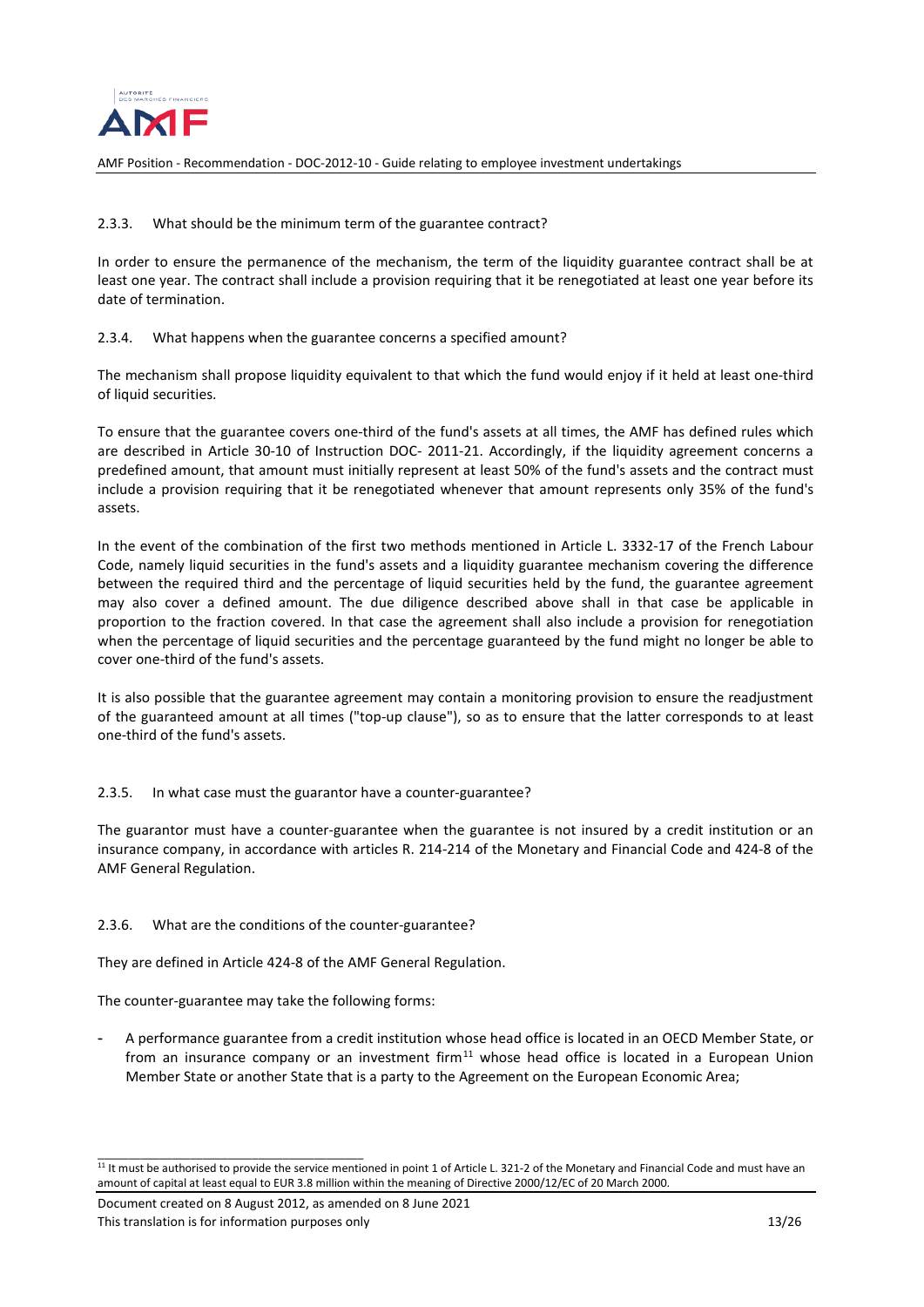

- A line of credit granted by a credit institution whose head office is located in an OECD Member State, and allocated to execution of the commitment;
- A portfolio of liquid securities within the meaning of Article R. 214-214 of the Monetary and Financial Code, pledged on behalf of the management company of the employee investment undertaking or the SICAV for employee savings.

These various methods can be combined.

Since the counter-guarantee is expected to permit execution of the guarantee in the event of a default by the guarantor, its operating procedures, amount and term must be at least equivalent to the conditions appearing in the guarantee contract.

## <span id="page-13-0"></span>**2.4. Mechanism 3: Commitment by the company to buy back its own securities**

<span id="page-13-1"></span>2.4.1. Can the commitment to buy back the company's securities held in the employee investment undertaking be made by the company's parent company?

Yes, in accordance with Article L. 3332-17 of the French Labour Code, the company's parent company can commit itself to buy back the company's securities. In that case, the buyback limit of 10% of the registered capital is applicable in value terms to the capital of the parent company bound by the commitment.

<span id="page-13-2"></span>2.4.2. Can the commitment to buy back the company's securities held in the employee investment undertaking be made by a subsidiary of the company?

Yes, in accordance with Article L. 3332-17 of the French Labour Code, a subsidiary of the company can commit itself to buy back the company's securities. In that case, the buyback limit of 10% of the registered capital is applicable to the value of the capital of the subsidiary bound by the commitment.

<span id="page-13-3"></span>2.4.3. What are the conditions of application of the commitment to buy back the company's securities?

The last paragraph of Article L. 225-209 of the French Commercial Code refers to the general conditions of the commitment to buy back its own securities applicable to public limited companies, partnerships limited by shares and simplified joint-stock companies.

<span id="page-13-4"></span>2.4.4. What regime can apply to an employee investment undertaking invested in the company's unlisted securities benefiting from a commitment to buy back its own securities by the company or by a company in the group?

Due to the commitment to buy back securities by the company or a company in the group, the employee investment undertaking invested in the company's unlisted securities not admitted for trading on a regulated market enjoys a so-called "simplified" regime covered by the provisions of Article L. 3332-17 of the French Labour Code.

This simplified regime comprises:

- on the one hand, an obligation for the company to disclose the appraised value to its employees at least two (2) months prior to publication of the net asset value of the employee investment undertaking, taking into account said appraised value of the company, and this for each net asset value publication; and
- on the other hand, a frequency of calculation of the net asset value which is at least once a year and at most once each quarter (Article 424-15 of the AMF General Regulation).

<span id="page-13-5"></span>2.4.5. What are the stages in establishing the simplified regime for employee investment undertakings invested in the company's unlisted securities?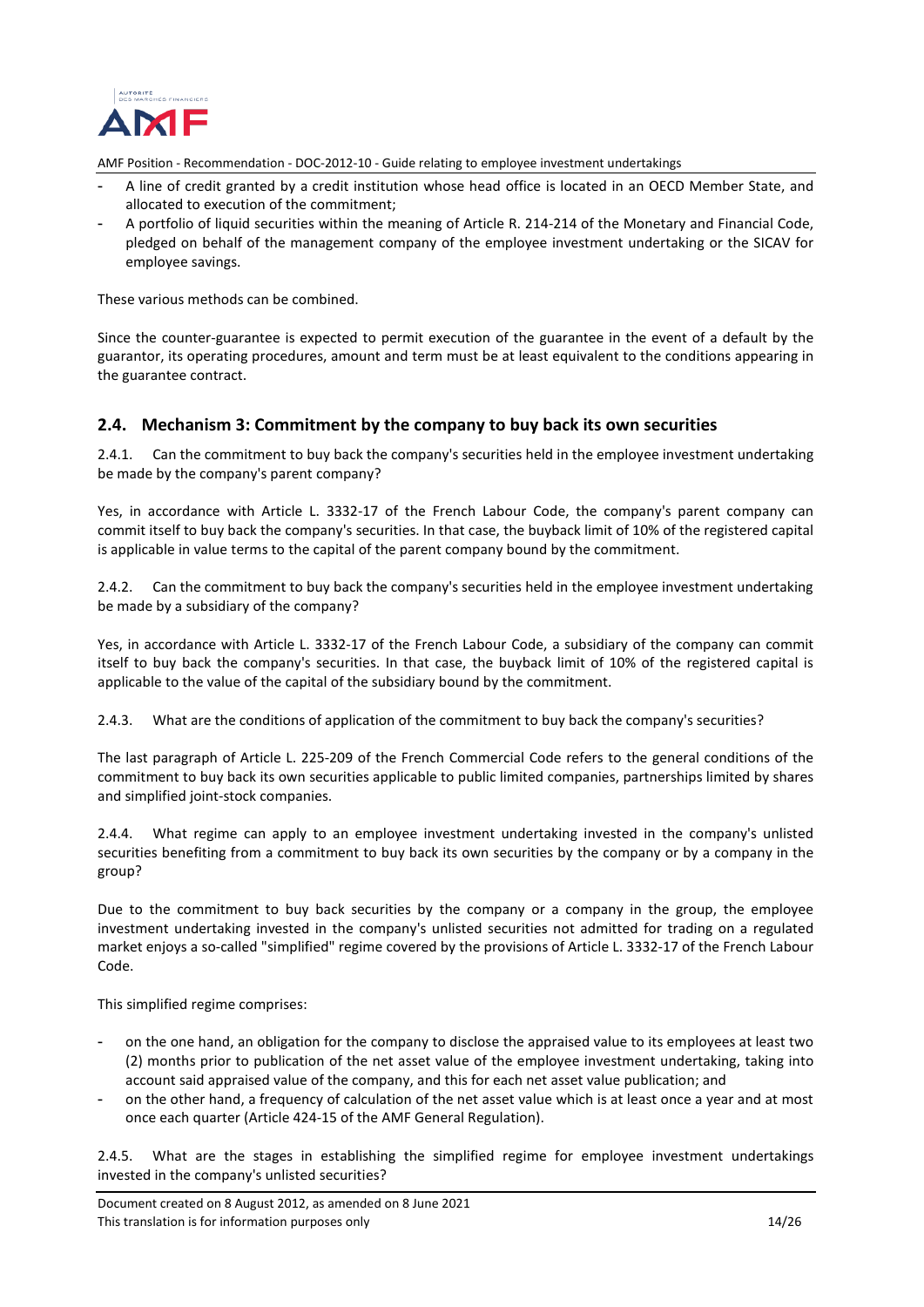

Taking the example of an employee investment undertaking benefiting from a commitment by the company to buy back its own securities, the timeline for establishing the scheme based on a calendar year comprises the stages described below:

- Close of the accounts: the company's annual financial statements are approved by the company's annual general meeting which shall be held on 30 June at the latest, for those companies whose financial year ends on 31 December of each year.
- Establishment of the company's valuation by an expert: an expert evaluation of the company's value will be made following the closure of the accounts.
- Obligation for the company to disclose the appraised value to the employees. Pursuant to Article L. 3332-19 of the French Labour Code, the information shall be disclosed by the company to all the employees individually. It shall include, in addition to the appraised value of the company, the change in the appraised value by comparison with the previous value reported, the date of publication of the next net asset value of the fund which shall take into account this new appraised value, and the contact details of the custodian/account-keeper to which the employees may make their request for subscription, arbitrage or buyback of their assets. The custodian/account-keeper and the supervisory board shall be informed by the company of its appraised value.

The timeline for establishing the scheme is as follows:



<span id="page-14-0"></span>2.4.6. What happens at the end of the period of authorisation given by the general meeting of the shareholders to buy back its own securities?

Upon the expiry of this period, the company is banned from buying back its own securities. Therefore, the management company should make sure that before the expiry of the authorisation given by the general meeting for the company to buy back its own securities, the company takes measures for either:

- a renewal of the general meeting's decision to authorise the company's buyback of its own securities;
- the adoption, at the end of the term of authorisation, of another liquidity system (e.g. a liquidity guarantee mechanism).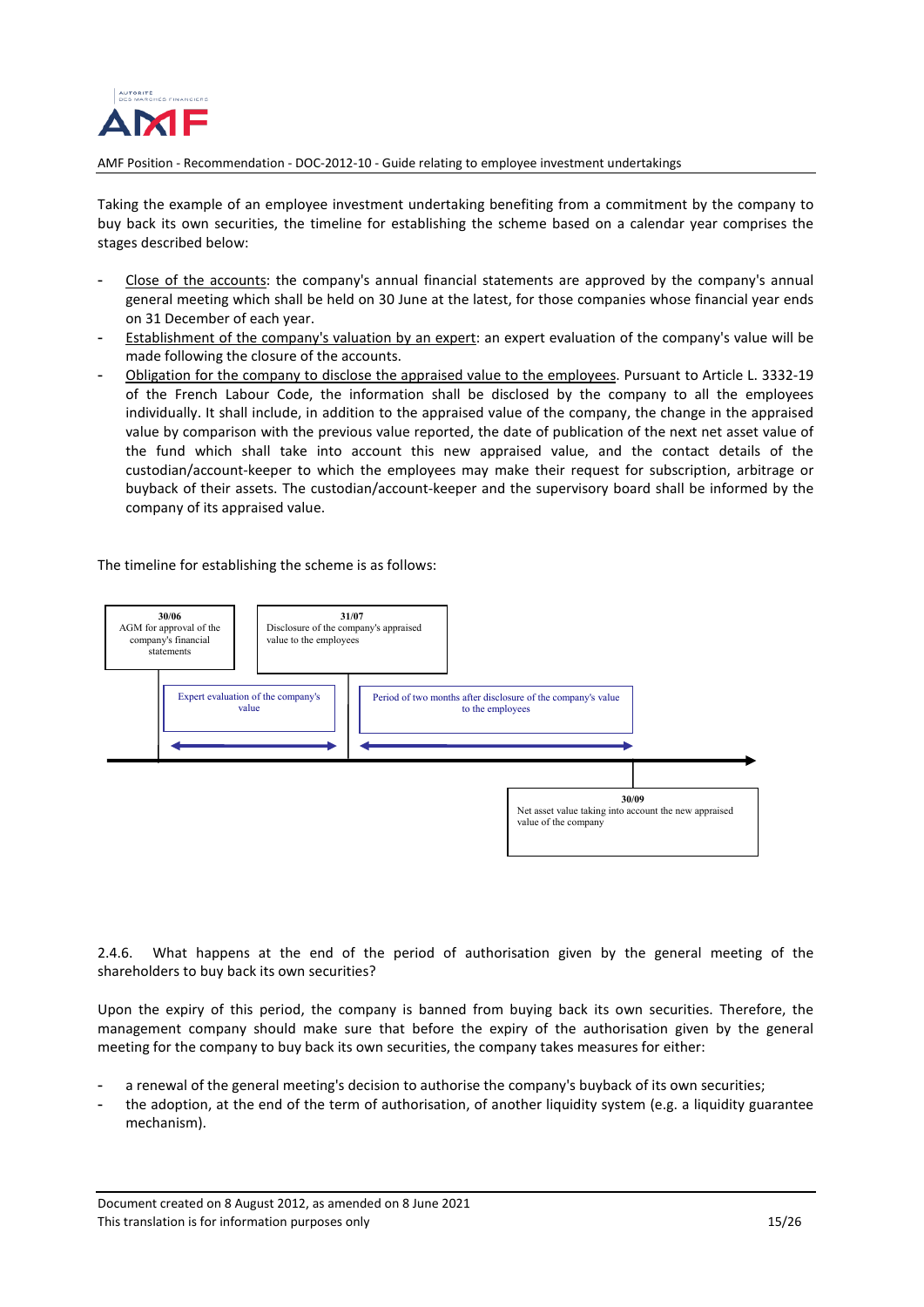

<span id="page-15-0"></span>2.4.7. What are the consequences if the general meeting of the shareholders does not renew the authorisation given to the company to buy back its own securities?

The calling into question of the liquidity mechanism due to the general meeting's failure to renew the authorisation for the company to buy back its own securities means calling into question the simplified regime and, as a consequence, the frequency of calculation of the net asset value, which is at least once a year in the simplified regime.

In any case, the rules or articles of association of the employee investment undertaking should anticipate this situation by providing for the system to be established in order to rectify it (case of early winding up of the employee investment undertaking, transformation into a "conventional" employee investment undertaking invested in the company's unlisted securities, etc.).

As a reminder, as manager of the employee investment undertaking, the management company must ensure that a liquidity mechanism is active at all times at the employee investment undertaking level.

<span id="page-15-1"></span>2.4.8. What are the procedures for transforming an existing employee investment undertaking into an employee investment undertaking benefitting from the simplified regime?

Any change in the liquidity mechanism of the employee investment undertaking (notably a switch from the onethird liquid rule to a liquidity guarantee mechanism) is subject to authorisation, in accordance with the provisions of AMF Instruction DOC-2011-21.

It should be specified that the transformation of an existing employee investment undertaking into an employee investment undertaking benefitting from the simplified regime implies carrying out the following steps:

- Approval by the general meeting of the company's shareholders of the commitment to buy back its own securities within the limit of 10% of its registered capital (commitment to buyback at first demand);
- To the extent that the rules of the employee investment undertaking so require: the prior agreement of the employee investment undertaking's supervisory board for the change of liquidity mechanism;
- Authorisation of the AMF;
- Appropriate notification of unitholders;
- Coming into effect of the transformation implying updating of the company's valuation.

<span id="page-15-2"></span>2.4.9. What are the procedures for transforming an employee investment undertaking benefitting from a simplified regime into a "conventional" employee investment undertaking invested in the company's unlisted securities?

The transformation of an employee investment undertaking benefitting from a simplified regime into a "conventional" employee investment undertaking invested in the company's unlisted securities is subject to an authorisation of the AMF, and the unitholders shall be given appropriate notification before it comes into effect. It requires a change of liquidity mechanism.

## <span id="page-15-3"></span>**2.5. Valuation of securities**

<span id="page-15-4"></span>2.5.1. What are the methods for valuation of securities and who determines the method?

The method for valuation of the company's securities is determined at least every five years by an independent expert. The expert must define a new method of valuation in the event of a substantial change in the company's business, or when an exceptional change in its situation has occurred.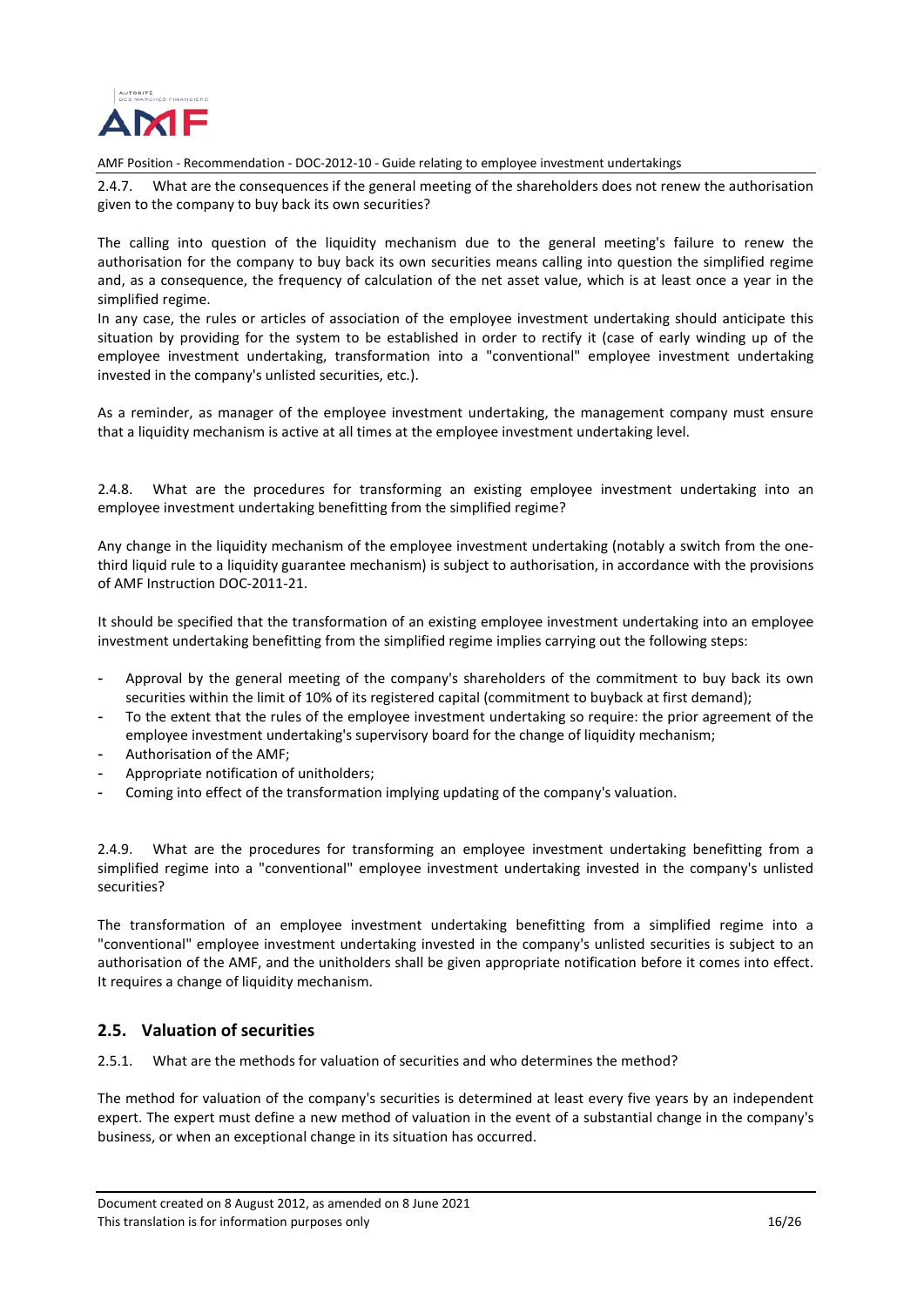

The independent expert may opt for a "multiple-criterion valuation method". Otherwise, the company's securities are valued by the "revalued net assets method".<sup>[12](#page-16-2)</sup>

• Multiple-criterion valuation method:

Based on an appropriate weighting for each case, the multiple-criterion valuation method takes into account the company's net book value, profitability and business outlook. These criteria are assessed, where applicable, on a consolidated basis, or otherwise taking into account the financial information coming from significant subsidiaries. [13](#page-16-3)

Some companies consider that it is insufficient to have the valuation method determined every five years by an independent expert. They therefore provide for the additional contribution of a body of independent experts which adjusts the appropriate weightings each year to the criteria within the limits set by the methodology. The contribution of the body of independent experts is not considered by the AMF as a change of method so long as the body states its opinion solely on the weightings and within the limits set in Article 8 of AMF Instruction DOC-2011-21.

• Revalued net assets method:

The company's securities are valued by dividing the amount of the revalued net assets based on the most recent balance sheet by the number of outstanding securities. The revalued net assets are therefore determined for each financial year under the supervision of the auditor.<sup>[14](#page-16-4)</sup>

The use of an independent expert every five years is optional for companies employing less than 500 employees which, from the third financial year ended after the date of issue of the securities offered to the employees, opt for the revalued net assets method.

<span id="page-16-0"></span>2.5.2. Who values the securities and with what frequency?

The securities are valued by the company, under the supervision of the auditor, at least once each financial year and whenever an event or a series of events occurring during a financial year could lead to a substantial change in the value of the company's shares.<sup>[15](#page-16-5)</sup>

In addition, the company's securities are valued every five years<sup>[16](#page-16-6)</sup> by the independent expert, generally at the same time as the latter determines the valuation method.

Valuation every five years by an independent expert is optional in companies employing less than 500 employees which, from the third financial year ended after the date of issue of the securities offered to the employees, opt for the revalued net assets method.<sup>[17](#page-16-7)</sup>

## <span id="page-16-1"></span>2.5.3. Who is responsible for appointing the independent expert?

The company is responsible for appointing the independent expert, in accordance with D. 3324-20 and R. 3332- 23 of the French Labour Code.

<span id="page-16-2"></span>\_\_\_\_\_\_\_\_\_\_\_\_\_\_\_\_\_\_\_\_\_\_\_\_\_\_\_

<span id="page-16-5"></span><sup>15</sup> Article R. 3332-23 of the French Labour Code

<sup>12</sup> Article L. 3332-20 of the French Labour Code

<span id="page-16-3"></span><sup>13</sup> Article L. 3332-20 of the French Labour Code, paragraph 1

<span id="page-16-4"></span><sup>14</sup> Article L. 3332-20 of the French Labour Code, paragraph 2

<span id="page-16-6"></span><sup>16</sup> Article R. 3332-23 of the French Labour Code <sup>17</sup> Article R. 3332-23 of the French Labour Code

<span id="page-16-7"></span>Document created on 8 August 2012, as amended on 8 June 2021 This translation is for information purposes only 17/26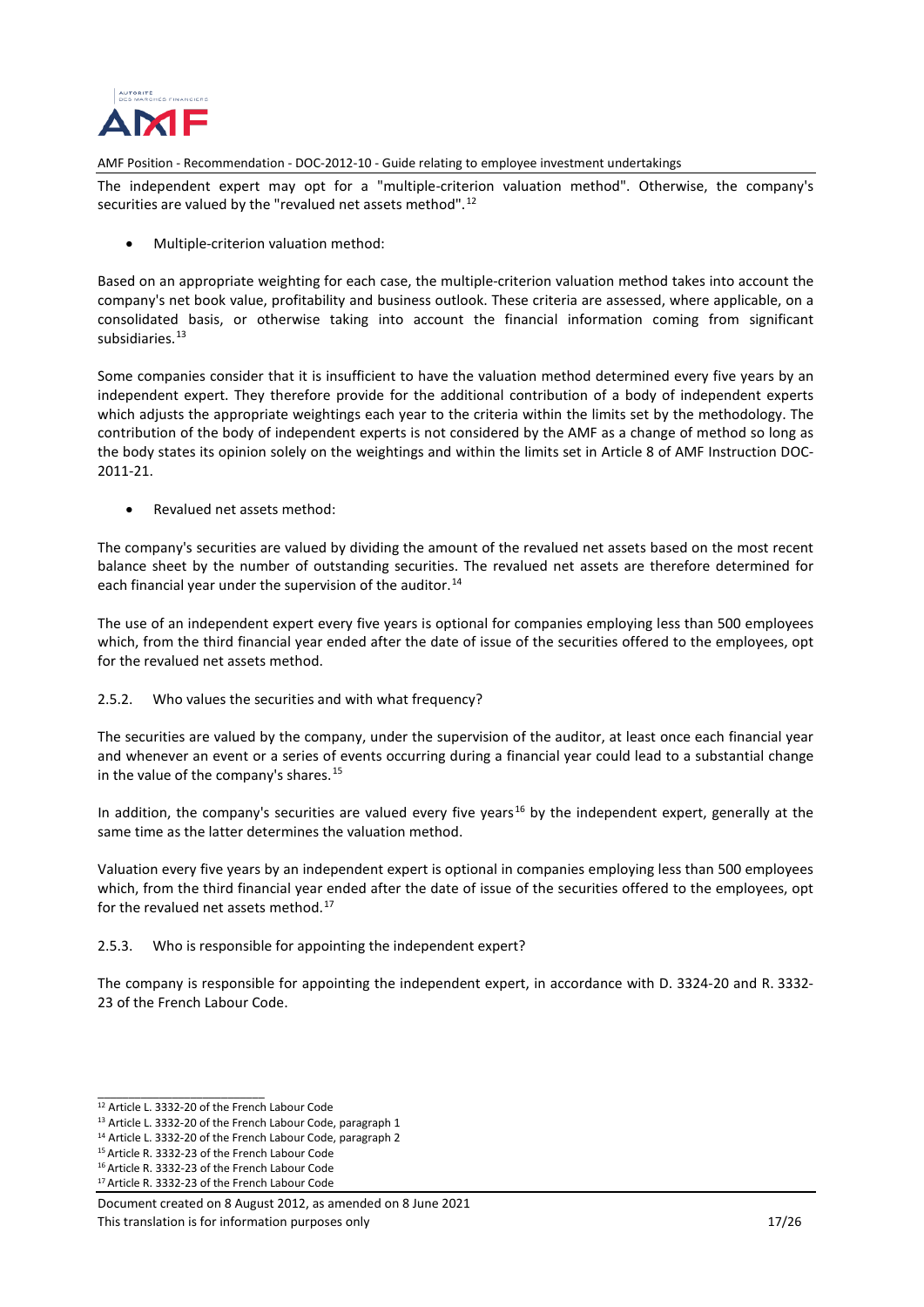

### <span id="page-17-0"></span>**2.6. Articles of association and shareholder pact**

<span id="page-17-1"></span>2.6.1. Is it possible for an issuing company to have in its articles of association provisions enabling it to control the sale of securities?

It is possible to insert in the articles of association of the issuing company pre-emption or authorisation provisions aimed at controlling the transfer of the company's capital to third parties. However, these provisions must not adversely affect the liquidity of the securities. In order to comply with the deadline for payment of the units bought from the holder,<sup>[18](#page-17-3)</sup> the maximum length of the process of authorisation of the sale or pre-emption of securities must not be greater than one month.

<span id="page-17-2"></span>2.6.2. Can an employee investment undertaking invested in the company's unlisted securities be party to a shareholder pact?

Subject to the sovereign judgment of the courts, a distinction should be made between two situations:

- Either the company whose securities are not admitted for trading on a regulated French market or on a regulated European market or on a recognised regulated market (outside the EEA) does not belong to a group; in that case, the employee investment undertaking invested in the company's unlisted securities may be party to a shareholder pact;
- Or the company whose securities are held in the portfolio of the employee investment undertaking belongs to a group; in that case, the employee investment undertaking invested in unlisted securities may be party to a shareholder pact only provided that none of the group's companies has issued securities listed on a regulated French market or on a regulated European market or on a recognised regulated market (outside the EEA).

Accordingly, in order to determine whether an employee investment undertaking invested in unlisted securities can sign a shareholder pact, it should first be checked that the group to which the company in question belongs does not include a company whose securities are listed on a market, including foreign markets.

2.6.3. Can an employee investment undertaking invested in the company's listed securities be party to a shareholder pact?

No, only employee investment undertakings invested in the company's unlisted securities can be party to a shareholder pact.

2.6.4. What are the objectives to be pursued by a shareholder pact signed by an employee investment undertaking invested in unlisted securities?

In accordance with the provisions of Title IV of Article L. 214-165 of the Monetary and Financial Code, the shareholder pact should promote the transfer of the company, the stability of the share ownership structure or the liquidity of the fund.

2.6.5. Who is authorised to be party to a shareholder pact in the name and on behalf of the employee investment fund?

Pursuant to Article L. 214-24-42<sup>[19](#page-17-4)</sup> of the Monetary and Financial Code, since the employee investment fund does not have a legal personality, only the management company is authorised to sign the shareholder pact in the

\_\_\_\_\_\_\_\_\_\_\_\_\_\_\_\_\_\_\_\_\_\_\_\_\_\_\_\_

<span id="page-17-4"></span><span id="page-17-3"></span><sup>&</sup>lt;sup>18</sup> Payment of the units bought from the holder must be performed within a maximum period of one month. This period runs from the date of calculation of the per-unit value on the basis of which the purchase application was made.

Document created on 8 August 2012, as amended on 8 June 2021 This translation is for information purposes only 18/26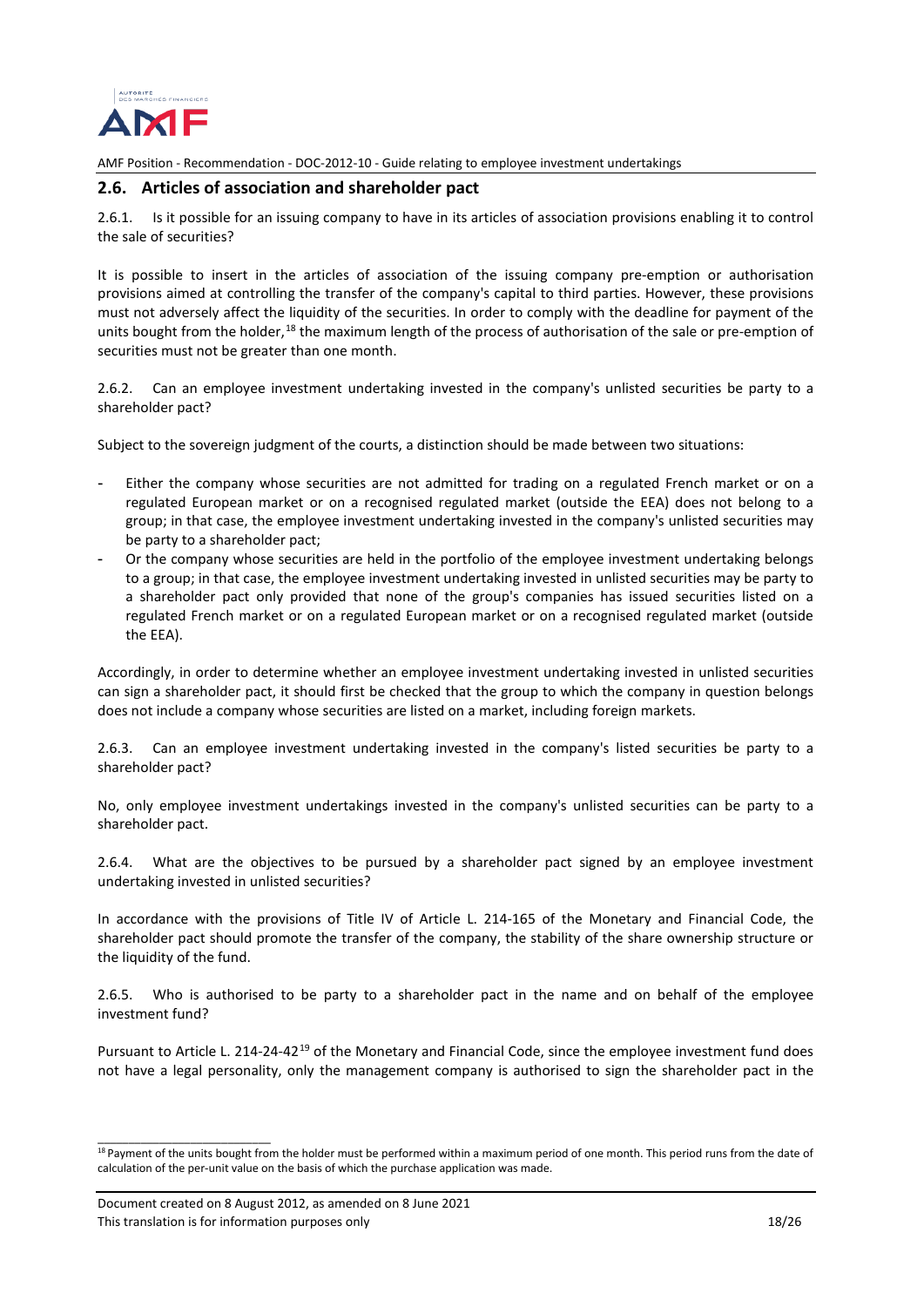

name and on behalf of the fund, following approval by the employee investment fund's supervisory board, if the rules of the employee investment fund so provide (see 2.6.10 of the present position).

2.6.6. Can an employee investment undertaking invested in the company's unlisted securities, during its life, become party to a shareholder pact?

Yes, an employee investment undertaking invested in the company's unlisted securities can, during its life, become party to a shareholder pact, provided that it complies with the conditions mentioned notably in Title IV of Article L. 214-165 of the Monetary and Financial Code (cf. question 2.6.2).

<span id="page-18-0"></span>2.6.7. Must the provisions appearing in shareholder pacts comply with the liquidity requirements governing employee investment undertakings?

Yes, the content of a shareholder pact signed by an employee investment undertaking invested in the company's unlisted securities must be compatible with the requirements imposed on the fund, and notably the liquidity requirement. For example, the commitment to hold the securities for a certain period of time, known as the *lockup provision*, often provided for in the case of an initial public offering, must not prevent the employee investment undertaking from reimbursing those unitholders who so request, either out of their available assets or out of their assets becoming available as a result of a case of early unlocking.

<span id="page-18-1"></span>2.6.8. What are the procedures for notification of the AMF in the event of the signature of a shareholder pact during the life of the employee investment undertaking invested in the company's unlisted securities?

The signature of a shareholder pact by an employee investment undertaking, after its formation, is not subject to authorisation provided that it does not give rise to other expected changes. However, this signature requires notification of the AMF in the form of a declaration. Updating of the GECO database shall be performed by sending the rules duly amended.

<span id="page-18-2"></span>2.6.9. How are the unitholders informed of the signature of the shareholder pact?

A distinction should be made between two situations:

- If the employee investment undertaking invested in the company's unlisted securities is currently being created, the information concerning the existence of a shareholder pact must appear in the rules;

- If the employee investment undertaking invested in the company's unlisted securities already exists, in addition to the amendment of the rules, the information shall be provided by all means and ex-post.

#### **Recommendation**

**When the commitments made by the shareholder pact are liable to significantly influence the employee investment undertaking, it is recommended to prefer personal notification of the unitholders.**

<span id="page-18-3"></span>2.6.10. To what extent should the supervisory board take part in the signature of a shareholder pact?

In accordance with Article L. 214-165 of the Monetary and Financial Code, the supervisory board "decides on mergers, split-ups and liquidations. The rules of the employee investment fund specify what are the changes to the rules that cannot be decided on without the approval of the supervisory board".

\_\_\_\_\_\_\_\_\_\_\_\_\_\_\_\_\_\_\_\_\_\_\_\_\_\_\_\_\_\_\_\_\_\_\_\_\_\_\_\_\_

 $19$  Article L. 214-24-42 of the Monetary and Financial Code is applicable to retail investment funds and is also applicable to employee investment undertakings referred to by Article L. 214-163 of the Monetary and Financial Code.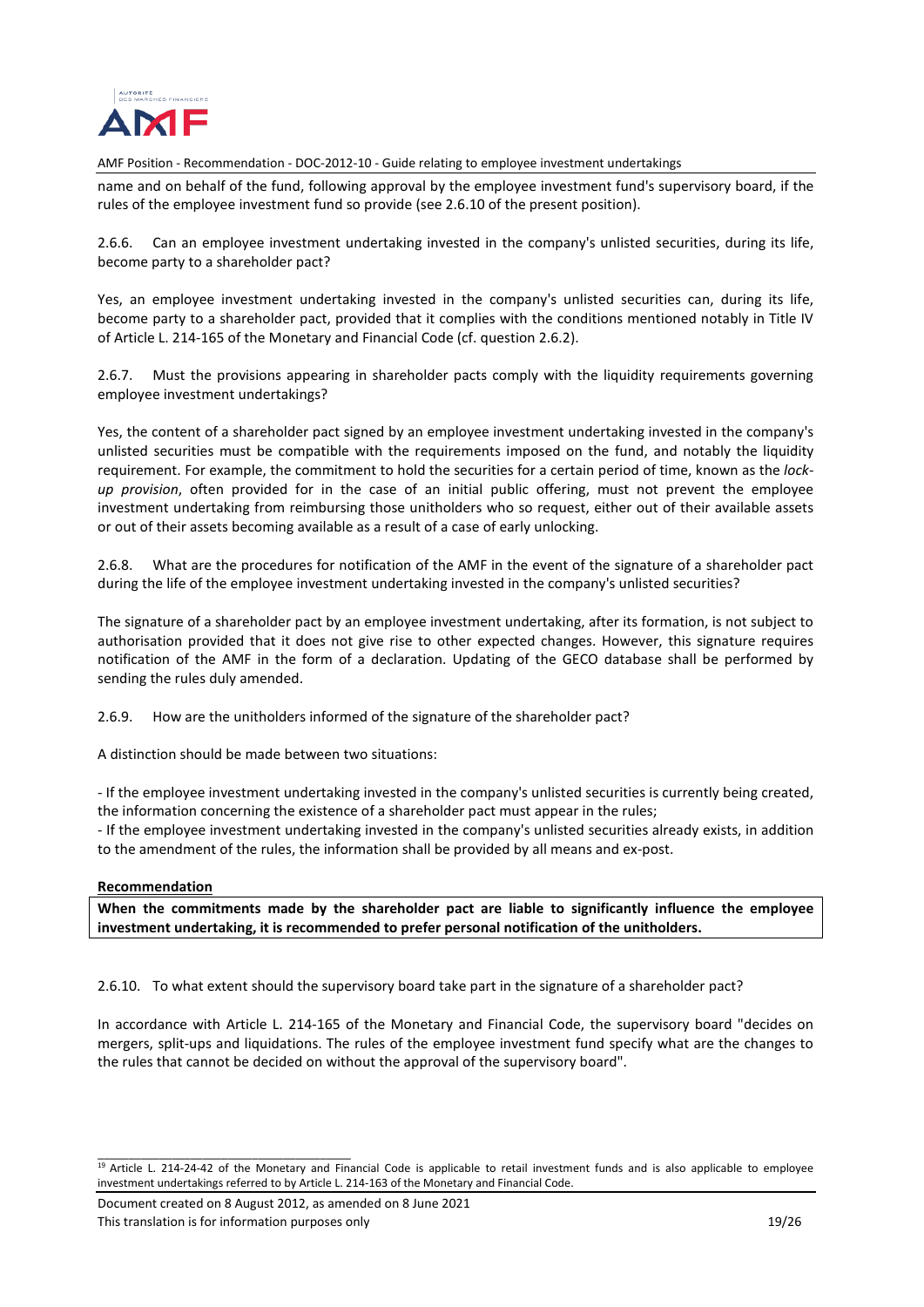

Accordingly, whenever the transformations and changes resulting from the establishment of the shareholder pact are in principle within the power of decision of the supervisory board or, under the terms of the employee investment fund's rules, require the approval of the supervisory board:

- If the employee investment fund already exists, the signature of the shareholder pact itself must be submitted for the prior approval of the supervisory board;
- If the employee investment fund is currently being created, the AMF recommends providing for the establishment of the supervisory board before the signature of the shareholder pact. Otherwise, as soon as it is formed, the supervisory board is informed of the content of the shareholder pact.

### **Recommendation**

**When the commitments made by the employee investment fund in the shareholder pact are not within the competence of the supervisory board, it is nevertheless recommended to systematically inform the latter of the signature of the pact or its amendment in order to enable the members of the supervisory board to know the commitments made by the employee investment fund.**

<span id="page-19-0"></span>2.6.11. What are the points to watch that the management company is required to check?

The management company makes sure that the provisions of the shareholder pact are properly in compliance with the specific regulations on employee investment undertakings and notably with the objectives defined in the last paragraph of Article L. 214-165 of the Monetary and Financial Code.

In particular, it is up to the management company to make sure that the price definition provision appearing in the shareholder pact complies with the provisions of articles L. 3332-19 to L. 3332-24 and R. 3332-22 and R. 3332-23 of the French Labour Code stipulating the procedures for evaluation of the selling price of securities issued by the company, and in particular the valuation of the securities by a valuation method defined by an independent expert.

Likewise, if the company's securities are admitted for trading on a regulated market, the employee investment undertaking cannot undertake to ensure the liquidity of the securities on the market. Management companies must take care when drawing up this type of initial public offering clause:

- either by adapting these stipulations to the operating procedures of the employee investment undertaking;
- or by excluding the employee investment undertaking from the scope of application of such a clause.

## <span id="page-19-1"></span>**2.7. Investment in securities having an asymmetric risk/return profile**

When an employee investment undertaking invests in securities (ordinary shares, preference shares, convertible bonds, plain vanilla bonds, etc.) having an asymmetric risk/return profile,<sup>20</sup> the legal documentation and, where applicable, the employee investment fund's information brochure, must enable unitholders to properly understand the specific features of the fund. For this purpose, several scenarios may, for example, be presented to illustrate the specific features of the employee investment undertaking.

## <span id="page-19-2"></span>**2.8. The employee buyout fund**

\_\_\_\_\_\_\_\_\_\_\_\_\_\_\_\_\_\_\_\_\_\_\_\_\_\_\_\_\_\_\_\_\_\_\_\_\_\_

<span id="page-19-3"></span> $^{20}$ This also applies to any clause in shareholder pacts or provision in the articles of association that could have the same effects in terms of the risk/return profile.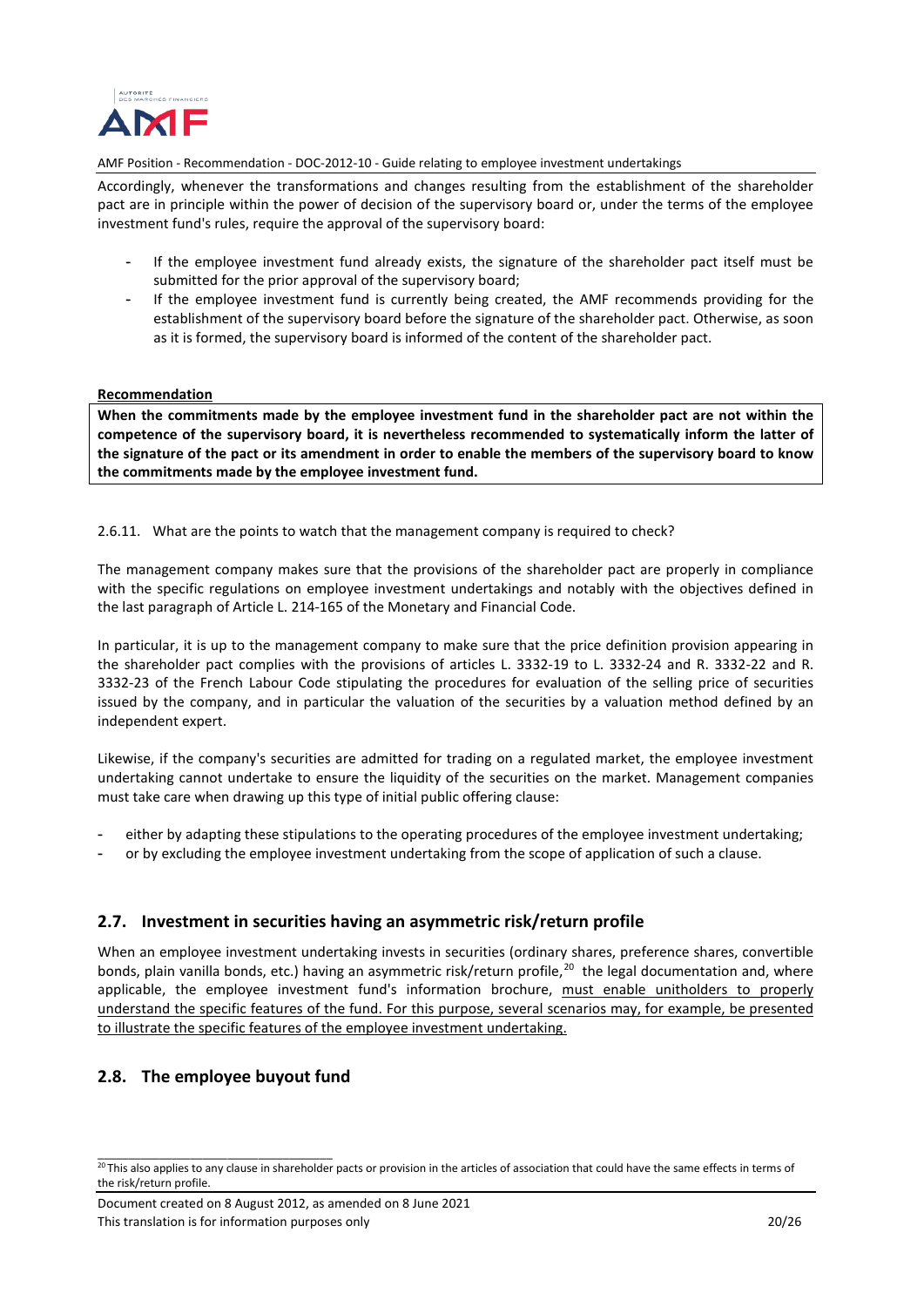

<span id="page-20-0"></span>2.8.1. Can an employee investment undertaking invested in the company's unlisted securities host a company buyout operation reserved for certain employees?

Yes, Article L. 3332-16 of the French Labour Code provides for another type of employee investment undertaking invested in the company's unlisted securities, dedicated to a buyout operation on the company's securities or securities of a company in the same group within the meaning of paragraph 2 of Article L. 3344-1 of the French Labour Code, or on those of a holding company set up with a view to its acquisition reserved for employees. This type of employee investment undertaking is called an "employee buyout fund".

<span id="page-20-1"></span>2.8.2. Must an employee buyout fund be backed up by a company savings plan?

Yes, in accordance with Article L. 3332-16 of the French Labour Code, the employee buyout fund must be backed up by a negotiated company savings plan.

<span id="page-20-2"></span>2.8.3. What are the procedures for the creation of an employee buyout fund?

Like for any employee investment undertaking, the formation of an employee buyout fund is subject to authorisation. At the time of its formation, pursuant to Article L. 3332-16 of the French Labour Code, the management company shall have documents justifying the prerequisite conditions for formation:

- A negotiated company savings plan providing for the existence of the employee buyout fund;
- The minimum number of employees taking part in the buyout reserved for employees is at least 10 employees or at least 20% of the employees for companies with no more than 50 employees;
- An agreement with the personnel containing the following mandatory information:
	- o Identity of the employees taking part in the buyout;
	- o The final control structure; and
	- o Completion of the transaction.

<span id="page-20-3"></span>2.8.4. What are the investment rules applicable to employee buyout funds?

In accordance with Article L. 3332-16 of the French Labour Code, the employee buyout fund has special investment rules. It can invest 95% of its assets in the company's securities or in securities of a company in the same group within the meaning of paragraph 2 of Article L. 3344-1 of the French Labour Code, or in those of a holding company set up with a view to acquisition of the company.

2.8.5. Does there exist a liquidity mechanism applicable to employee buyout funds?

Yes, the employee buyout fund has a liquidity mechanism derogating from those applicable to employee investment undertakings invested in the company's unlisted securities. It must contain liquid securities representing at least 5% of its assets.

<span id="page-20-4"></span>2.8.6. What is the procedure for appointing the members of the supervisory board of an employee buyout fund?

In accordance with Article L. 3332-16 of the French Labour Code, and as an exception to the employee investment funds covered by Article L. 214-165 of the Monetary and Financial Code, the members of the supervisory board of an employee buyout fund are elected by all employees who are unitholders.

<span id="page-20-5"></span>2.8.7. Can an employee buyout fund be party to a shareholder pact?

Yes, and employee buyout fund can be party to a shareholder pact provided that it comply with the conditions mentioned in the last paragraph of Article L. 214-165 of the Monetary and Financial Code (cf. question 2.6.2).

Document created on 8 August 2012, as amended on 8 June 2021 This translation is for information purposes only 21/26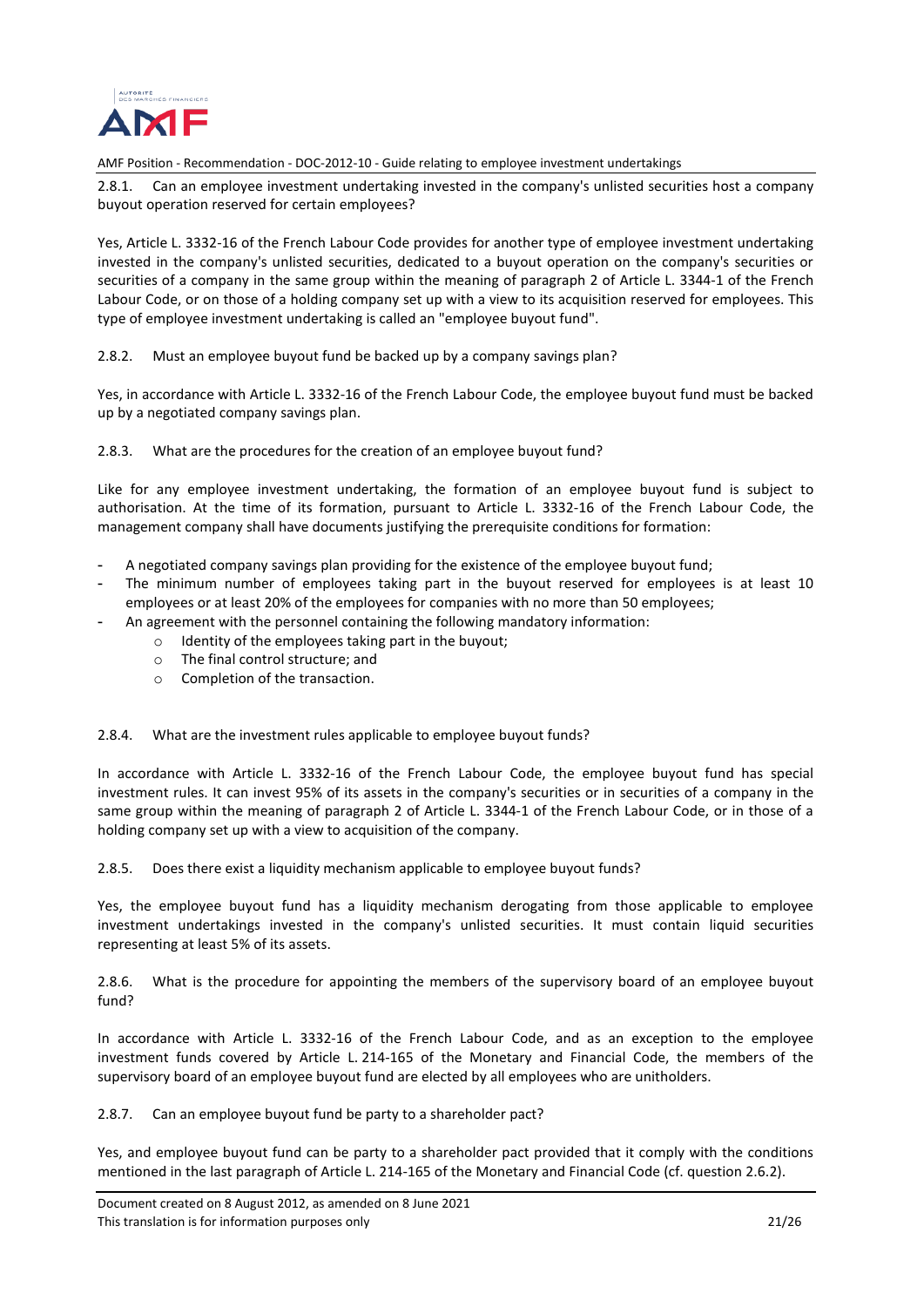

<span id="page-21-0"></span>2.8.8. For how long are the amounts paid by employees into an employee buyout fund locked in?

The provisions of Article L. 3332-16 of the French Labour Code state that the amounts and the securities are locked in until completion of the company's buyout by the employees, but this holding period may not be less than three years.

<span id="page-21-1"></span>2.8.9. Are there cases of early unlocking applicable to employee buyout funds?

Yes, Article R. 3332-29 of the French Labour Code provides for three exceptional cases of early unlocking applicable to employee buyout funds:

- Disability of the employee, assessed in accordance with 2° and 3° of Article L. 341-4 of the French Social Security Code;
- The employee's retirement;
- The employee's death.

## <span id="page-21-2"></span>3. LEVERAGED EMPLOYEE INVESTMENT UNDERTAKINGS

An employee investment undertaking coming under the formula fund classification aims to achieve as its management objective, by the end of a defined period, an amount determined by the mechanical application of a predefined calculation formula, based on market indications or financial instruments, and to distribute, where applicable, income determined in the same way.<sup>[21](#page-21-4)</sup>

In return for the described commitment, the achievement of the management objective must be guaranteed by a person mentioned in Title II of Article R. 214-32-28 of the Monetary and Financial Code, i.e. by an institution having the capacity of UCITS depositary, a credit institution whose head office is established in an OECD Member State, or an insurance company or an investment firm whose head office is established in a European Union Member State or another State that is a party to the Agreement on the European Economic Area and which is authorised to provide the service mentioned in point 1 of Article L. 321-2 and the amount of whose capital, within the meaning of Directive 2000/12/EC of the European Parliament and of the Council of 20 March 2000 relating to the taking up and pursuit of the business of credit institutions, is at least equal to EUR 3.8 million. The guarantee can be granted to the fund or to its unitholders or shareholders. The consideration for the guarantee, borne by the subscribers (generally by waiving the discount, dividends, tax credits and a share of performance) must appear explicitly in the Key Investor Information Document and the rules.

Leveraged employee investment undertakings are formula funds whose specific feature is to offer a performance indexed on that of the securities of a company in particular.

Queried by several professionals during the investigation of these products, the Autorité des Marchés Financiers wants to recap or clarify the rules applicable to these funds

## <span id="page-21-3"></span>**3.1. Market movements and notification of the public upon the creation or closure of a leveraged employee investment undertaking**

Document created on 8 August 2012, as amended on 8 June 2021 This translation is for information purposes only 22/26

\_\_\_\_\_\_\_\_\_\_\_\_\_\_\_\_\_\_\_\_\_\_\_\_\_\_\_\_\_\_\_\_\_\_\_\_\_

<span id="page-21-4"></span> $\frac{1}{21}$  Article 30-9 of AMF Instruction DOC-2011-21 relating to authorisation procedures, preparation of a KIID and a prospectus and periodic reporting for employee investment undertakings.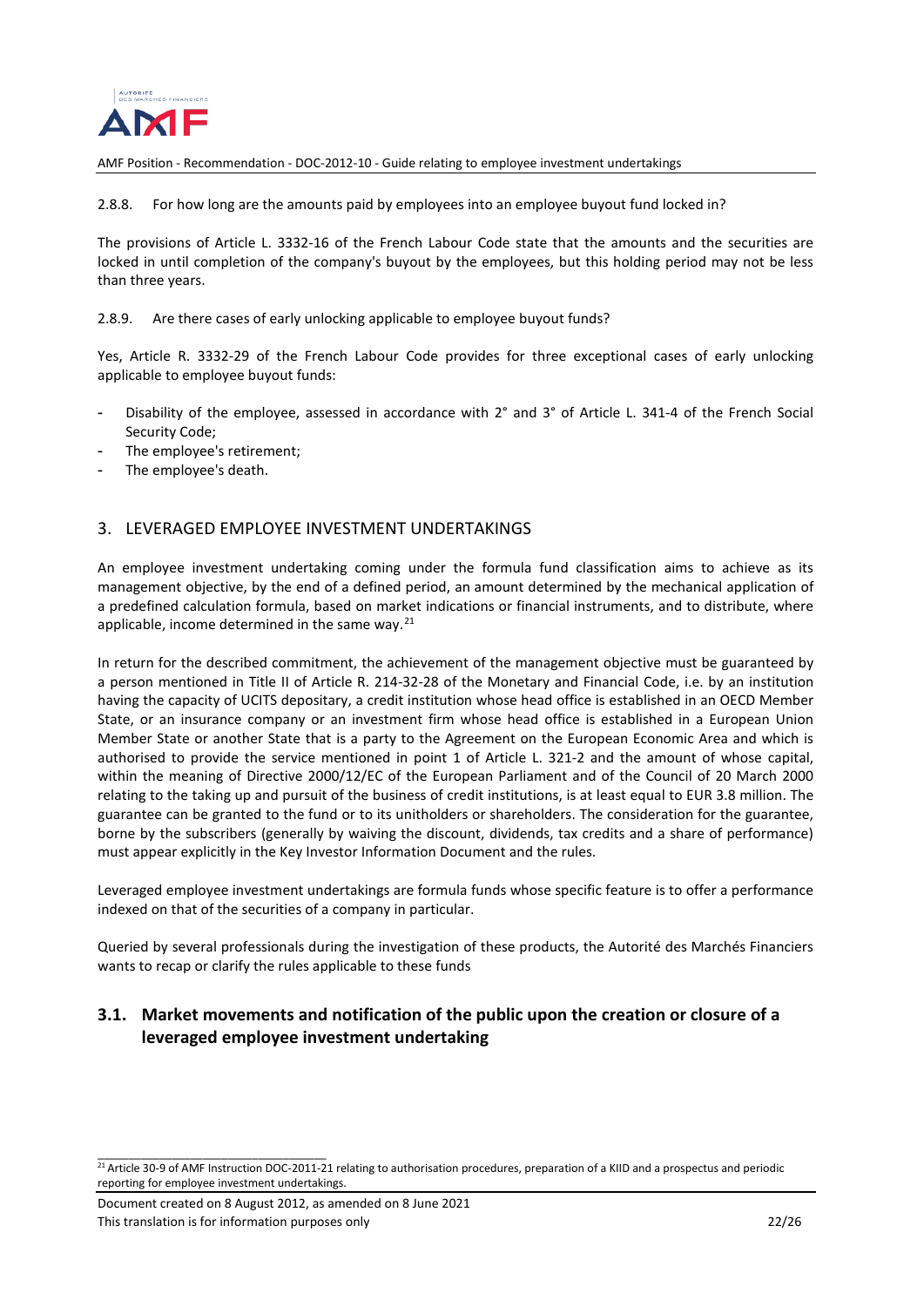

Upon the creation of a leveraged employee investment undertaking invested in the company's securities, the counterparty may have to short the issuer's securities in order to hedge its commitments to the employee investment undertaking.

This possible operation must take place in accordance with the legislative and regulatory provisions in force.

Moreover, upon the closure of a leveraged employee investment undertaking invested in the company's securities, the sale of those securities by the management company is liable to have an impact on the market.

The Autorité des Marchés Financiers reminds:

- management companies and counterparties to swap transactions:
	- that they are bound by the obligation not to disrupt the market, in accordance with Book VI of the AMF General Regulation and, in the case of asset management companies, with Article 321-100<sup>[22](#page-22-1)</sup> of the AMF General Regulation, providing for an obligation to act in an honest, loyal and professional manner, with the required competence, care and diligence, in order to serve clients' interests as well as possible and foster market integrity;
	- that it is therefore necessary to take this obligation into account in the structuring of transactions and that, in this respect, the unwinding of employee investment undertakings on the basis of an averaged price should make it easier to comply with these provisions;
	- that if the management company does not wish to use a liquidity mechanism, it must be able to provide justification of the measures taken to comply with this article;

companies issuing the underlying securities of leveraged employee investment undertakings that they must, in accordance with Article 223-2 of the AMF General Regulation, provide the public by a news release for which they ensure its effective complete dissemination:

- during the period between the date of the meeting of the statutory corporate body which determines the date of the capital increase and the start of the reservation period, and in all cases before the start of the hedging transactions of the counterparty to the swap contract, with appropriate information concerning the existence of these transactions. This information shall, in particular, concern the maximum number of shares that could be created, the dates of the transactions and the existence of a leverage effect that could result in hedging operations. The information given to the public shall also include an indication of the conditions of exercise of voting rights pertaining to the securities issued for the intermediary for leverage requirements;
- before the close of the transaction, i.e. before the sale of the securities on the market by the employee investment undertaking, appropriate information concerning the unwinding of the transaction and on the possibility of impacting the market for the security. However, this second information is not necessary when unwinding of the transaction takes place off-market due, for example, to the existence of a liquidity mechanism (see below).

## <span id="page-22-0"></span>**3.2. Information for unitholders**

\_\_\_\_\_\_\_\_\_\_\_\_\_\_\_\_\_\_\_\_\_\_\_\_\_\_\_\_\_\_\_\_\_\_

Leveraged employee investment undertakings can be likened to formula funds to the extent that the unitholders take their investment decision according to the formula proposed by the fund manager, and not according to the nature of the investment management during the fund's life.

<span id="page-22-1"></span> $22$  or Article 319-3 for asset management companies coming under Title Ier bis of Book III of the AMF General Regulation.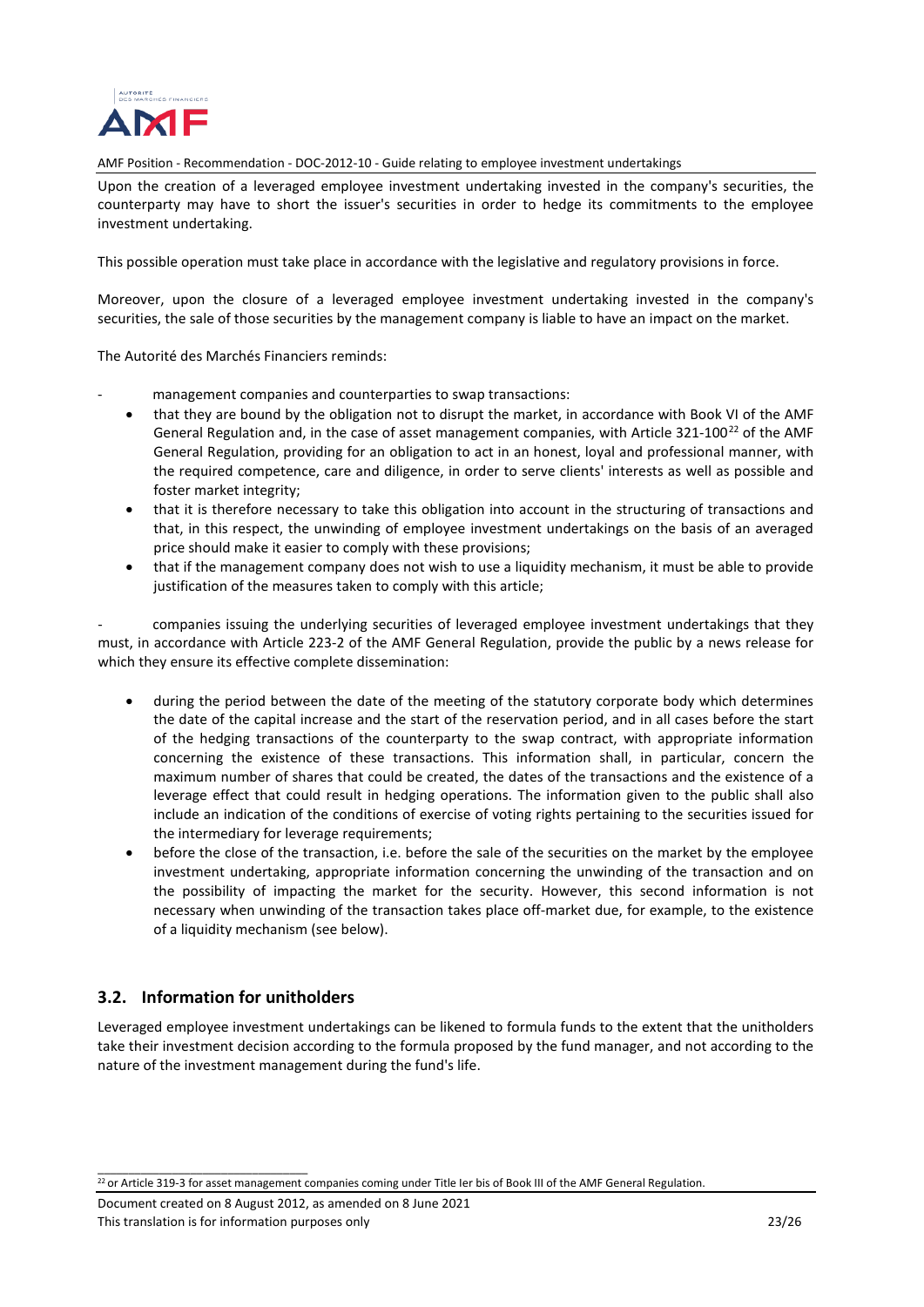

Regarding this, these funds are required to comply with Article 30-9 of AMF Instruction DOC-2011-21 relating to authorisation procedures, preparation of a KIID and a prospectus and periodic reporting for employee investment undertakings.

## <span id="page-23-0"></span>**3.3. Guarantee of the formula**

In accordance with the provisions stipulated for formula funds, the guarantee linked with leveraged employee investment undertakings concerns the entire formula. Accordingly, when the formula includes both capital protection and a share in the performance of the company's securities, these two components are covered by a guarantee, except in the exceptional cases stipulated in section 3.4 of this document.

## <span id="page-23-1"></span>**3.4. Particular provisions of the swap contract or guarantee contract**

The formula proposed by the fund may be adjusted or even called into question in certain cases, provided for in the swap contract and symmetrically in the guarantee contract.

Some of these cases are classic and the resulting formula adjustments are legitimate: non-dilutive events (stock split, takeover bid, public exchange offer, etc.), dilutive events (capital increase with rights, exceptional dividend, etc.), events affecting the fund's assets (change in the tax environment, such as, for example, a withholding tax applicable to swap flows, etc.).

Others are more difficult, such as provisions designed to allow the counterparty to terminate or adjust the contract if the cost of hedging the contract becomes excessive. Such a situation could, for example, arise if the cost of borrowing the company's securities increases, the swap contract counterparty being structurally a borrower of the company's securities.

For this reason it should be remembered that:

- the use of provisions allowing performance adjustments related to events affecting swap hedging management assumes, in particular, that the conditions in which these provisions can be acted on are defined objectively (e.g., identification of the criteria used to assess the counterparty's hedging difficulties);
- and in any case, the early termination of the swap contract by the counterparty cannot entail calling into question the fixed component of the formula: for example, a fund which offered 90% capital protection in the event of an early exit could not see that protection called into question in the event of an early termination of the swap contract by the counterparty.

## <span id="page-23-2"></span>**3.5. Refusal of a leveraged employee investment undertaking arrangement involving the issuer as party to the underlying hedge and the use of long-term derivatives as part of a share buyback programme**

In a case submitted to the regulator, a company wanted to set up a leveraged employee investment undertaking with a five-year term proposing a guarantee on the capital invested by the employee and on part of the stock's performance above a reference price. This guarantee was to be provided by the asset management company managing the employee investment undertaking.

Management of the arrangement involved the asset management company making a forward purchase of all the shares subscribed to by the employee investment undertaking and a sale of call options at the money to the employee investment undertaking to be able to guarantee the stock's performance. The forward purchase made it possible guarantee their personal investment for the employees and to repay the financing for the capital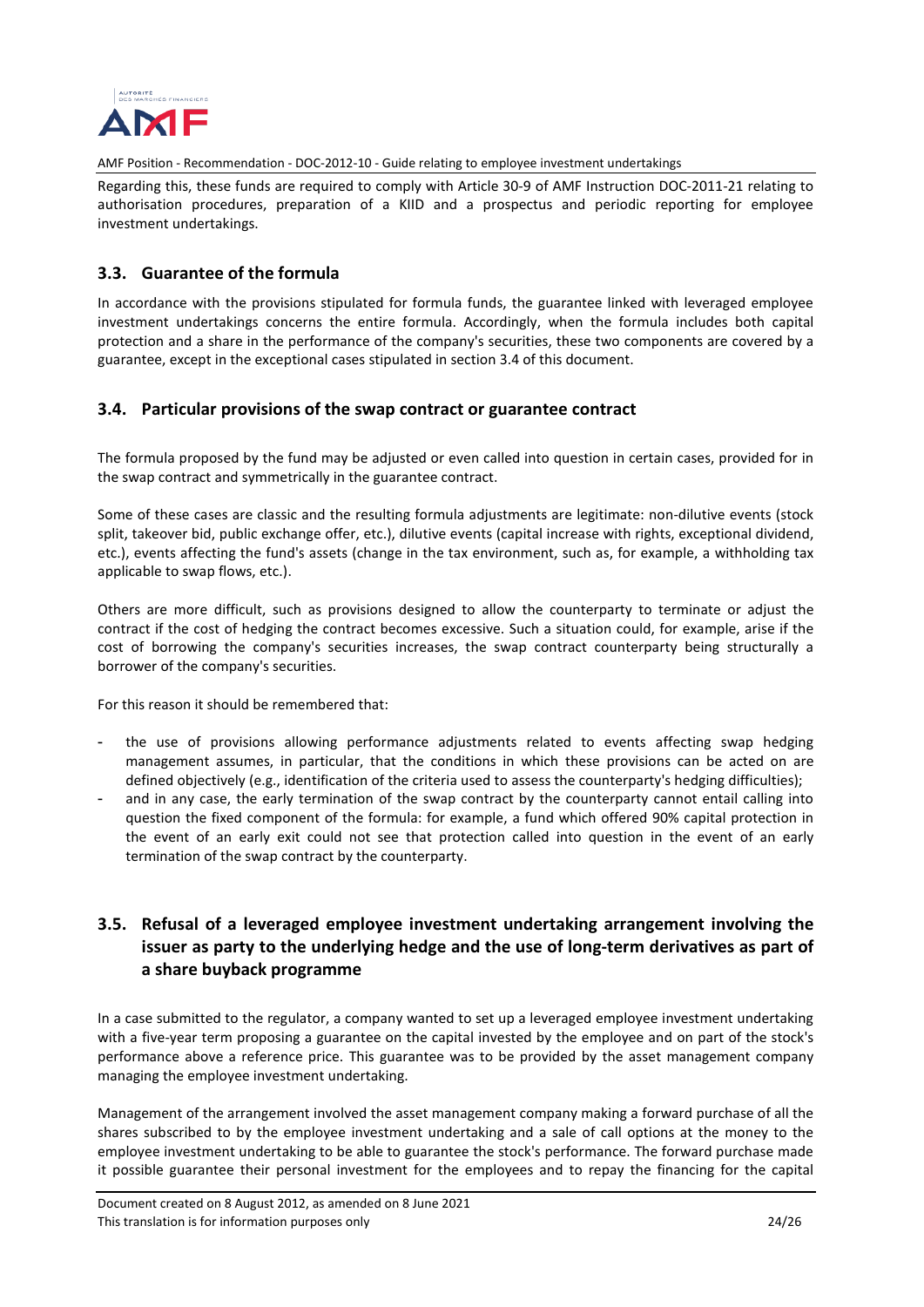

increase, via a swap transaction carried out between the employee investment undertaking and the asset management company.

The bank proposed establishing two hedging procedures:

- To partially hedge the forward purchase, an over-the-counter sale of these securities in the cash market to a counterparty at the reference price. This sale of securities in the cash market was covered by the asset management company by borrowing securities for a five-year term partly from the issuer, since the low liquidity of the market for the security made such transactions impossible;
- In order to cover the balance of the forward purchase transaction, this sale in the cash market was supplemented by either:
	- i) A sale of share put options by the issuer to the asset management company covering the latter in the event that the call options granted to the employee investment undertaking were still out of the money at the end of the programme. The strike date of the option coincided with that of the employee transaction and an early termination clause was stipulated in the event of non-renewal of the share buyback programme;
	- ii) A cash purchase and a sale of call options by the issuer to the asset management company maturing in five years. If the share price at the maturity date was higher than the reference price, the bank had to pre-sell part of the securities during the six months before unwinding the employee investment undertaking, this short selling being covered by exercise of the call on the company.

Here again, given the limited market liquidity for the issuer's stock, the conventional hedging mechanism by which the asset management company buys shares in the market and makes the necessary adjustments during the life of the transaction for "delta neutral" management of its position could not be adopted.

The proposed arrangement was refused on the grounds that:

a) It caused the issuer to run a risk, for no other reason than to ensure coverage for the bank because of its inability to manage this risk in a relatively illiquid market.

b) By itself performing hedging of the underlying transactions, the issuer thereby made the existing shareholders incur a cost on top of the authorised costs governed by the French Commercial Code (the maximum 20% discount to market prices, the charges resulting from the loan granted to employees for acquisition of the securities and the employer's contribution), and the specific situation of the employees as established by law did not justify the inequality of treatment between shareholders entailed by this additional cost.

c) Regarding the first hedging case, this hedging mechanism was incompatible with the rules laid down by the Commission relating to the conclusion of options transactions by an issuer on its own securities.<sup>[23](#page-24-0)</sup> The Commission specified that put options could be granted by a company on its own securities whenever, among other requirements, the strike date of the options is not subsequent to the completion of the buyout programme decided on by the issuer.

d) Regarding the second hedging case, is could be considered that a purchase by the company on the cash market accompanied by a sale of call options on its own shares was similar to a synthetic sale of put options.

e) In the second hedging case, by buying the securities for the planned transaction from the asset management company on the cash market at the start of the transaction, the issuer financed in cash part of the reserved capital increase for its employees (already benefitting from a 20% discount to the reference price and a 90% leverage effect) and covered the bank for part of the risk resulting from its forward purchase of the securities.

<span id="page-24-0"></span>23 Monthly Bulletin 332 of February 1999.

\_\_\_\_\_\_\_\_\_\_\_\_\_\_\_\_\_\_\_\_\_\_\_\_\_\_\_

Document created on 8 August 2012, as amended on 8 June 2021 This translation is for information purposes only 25/26